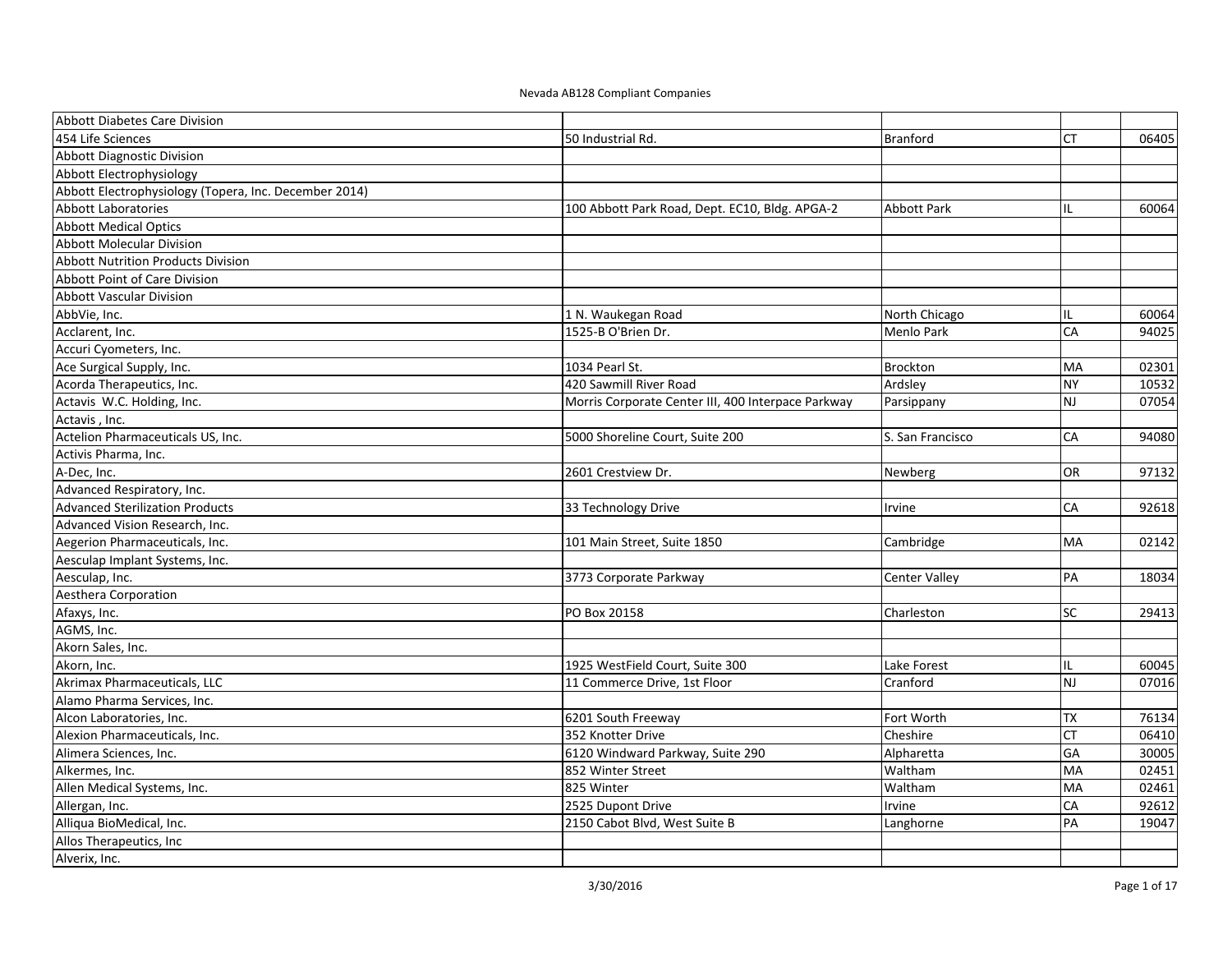| AMAG Pharmaceuticals, Inc.                                       | 1100 Winter Street                        | Waltham                | MA        | 02451 |
|------------------------------------------------------------------|-------------------------------------------|------------------------|-----------|-------|
| <b>Amarin Pharmaceuticals</b>                                    |                                           |                        |           |       |
| <b>AMATECH Corporation</b>                                       |                                           |                        |           |       |
| Amazonian Region Botanical Products, LLC                         |                                           |                        |           |       |
| Amedra Pharmaceuticals, LLC (March 10, 2015)                     |                                           |                        |           |       |
| American Homecare Federation                                     | 31 Moody Rd                               | Enfield                | <b>CT</b> | 06083 |
| American Homecare Federation                                     | 95 E. Ashley Ave.                         | West Springfield       | <b>WA</b> | 01089 |
| American Medical Electonics, Inc.                                | 3451 Plano Parkway                        | Lewisville             | <b>TX</b> | 75056 |
| American Regent, Inc.                                            |                                           |                        |           |       |
| Amerisource Health Services Corp (dba American Health Packaging) | 2550 John Glenn Ave, Suite A              | Columbus               | OH        | 43217 |
| AmerisourceBergan Corporation                                    | 5100 Jaindl Blvd.                         | Bethlehem              | PA        | 43137 |
| AmerisourceBergan Corporation                                    | 1325 West Striker Ave.                    | Sacramento             | CA        | 95834 |
| AmerisourceBergan Drug Corporation                               | 1851 California Ave.                      | Corona                 | CA        | 92881 |
| AmerisourceBergen Corporation                                    | 1300 Morris Drive                         | Chesterbrook           | PA        | 19087 |
| AmerisourceBergen Drug Corporation                               | 6305 LaSalle Drive                        | Lockbourne             | OH        | 43137 |
| AmerisourceBergen Drug Corporation                               | 1825 S 43rd Avenue, Suite B               | Phoenix                | AZ        | 95009 |
| AmerisourceBergen Drug Corporation                               | 1765 Fremont Drive                        | Salt Lake City         | UT        | 84104 |
| Amgen, Inc.                                                      | 1 Amgen Center Drive                      | <b>Thousand Oaks</b>   | CA        | 91320 |
| Amgen, USA                                                       |                                           |                        |           |       |
| Amphastar Pharmaceuticals, Inc.                                  | 11570 Sixth St.                           | Rancho Cucamnga        | CA        | 91730 |
| Anda, Inc.                                                       |                                           |                        |           |       |
| <b>Animas Corporation</b>                                        |                                           |                        |           |       |
| Apollo Endosurgery, Inc.                                         | 1120 S Capital of TX Hwy, Bldg 1, ste 300 | Austin                 | <b>TX</b> | 78746 |
| ApoPharma USA Inc.                                               | 9605 Medicl Center Dr., Suite 390         | Rockville              | <b>MD</b> | 20850 |
| Applied Medical Distribution Corporation                         | 22872 Avenida Empress                     | Rancho Santa Margarita | CA        | 92688 |
| Applied Medical Resources Corporation                            | 22872 Avenida Empress                     | Rancho Santa Margarita | CA        | 92688 |
| Apria Healthcare, Inc                                            | 26220 Enterprise Court                    | Lake Forest            | CA        | 92630 |
| Aptalis Pharmaca US, Inc.                                        |                                           |                        |           |       |
| Aribex, Inc.                                                     | 1717 West Collins Avenue                  | Orange                 | CA        | 92867 |
| Ariosa                                                           |                                           |                        |           |       |
| <b>Aristos Pharmceuticals</b>                                    |                                           |                        |           |       |
| ARKRAY AMERICA, INC                                              | 5298 W. 76th Street                       | Minneapolis            | <b>MN</b> | 55439 |
| ARKRAY FACTORY USA, INC                                          |                                           |                        |           |       |
| ARKRAY USA. INC                                                  |                                           |                        |           |       |
| Armstrong Pharmaceuticals, Inc.                                  |                                           |                        |           |       |
| Arthrex, Inc.                                                    | 1370 Creekside Blvd                       | <b>Naples</b>          | <b>FL</b> | 34108 |
| Ascend Therapeutics, US LLC                                      | 607 Herndon Parkway, Suite 110            | Herndon                | VA        | 20170 |
| Ascension Orthopedics, Inc.                                      |                                           |                        |           |       |
| ASD Specialty Healthcare, Inc.                                   | 345 International Boulvard, Suite 400     | <b>Brooks</b>          | <b>KY</b> | 40109 |
| ASD Specialty Healthcare, Inc.                                   | 5360 Capital Court, Suite 102             | Reno                   | <b>NV</b> | 89502 |
| ASD Specialty Healthcare, Inc.                                   | 1195 Trademark Dr, 102A                   | Reno                   | <b>NV</b> | 89521 |
| Aspen Surgical Products Holdings, Inc.                           |                                           |                        |           |       |
| Aspen Surgical Products Holdings, Inc.                           |                                           |                        |           |       |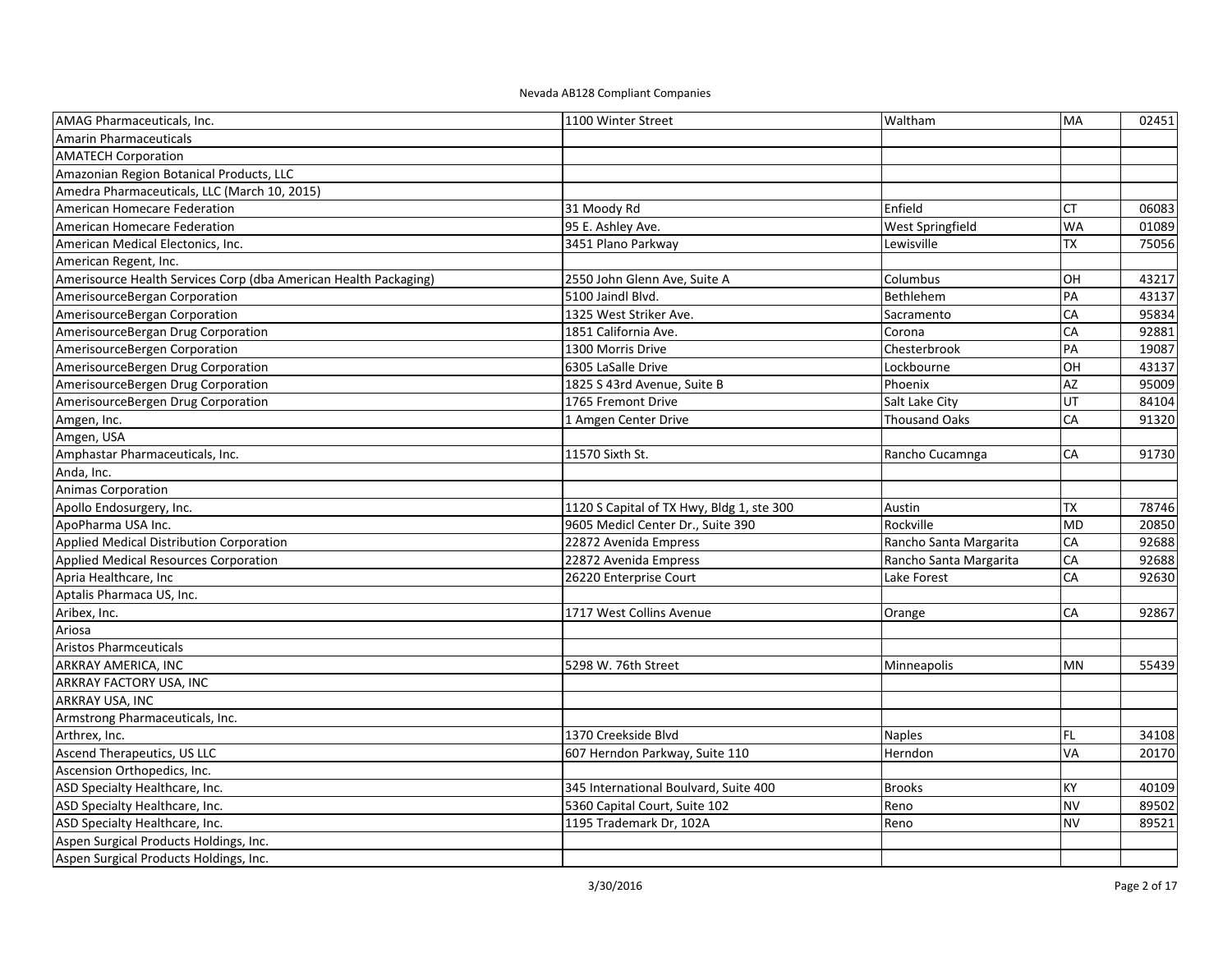| Aspen Surgical Products, Inc.                 |                                    |              |           |       |
|-----------------------------------------------|------------------------------------|--------------|-----------|-------|
| Astellas Pharma US, Inc.                      | Three Parkway North                | Deerfield    | IL        | 60015 |
| Asthmatx, Inc.                                |                                    |              |           |       |
| AstraZenca LP                                 | 1800 Concord Pike                  | Wilmington   | DE        | 19850 |
| AstraZenca Pharmaceuticals LP                 | 1800 Concord Pike                  | Wilmington   | <b>DE</b> | 19850 |
| Astute Medical, Inc.                          | 3550 General Atomics Court         | San Diego    | CA        | 92121 |
| At Home IV Infusion Professional, Inc.        | 6925 Oakland Mills Rd., Suite D    | Columbia     | <b>MD</b> | 21045 |
| Aton Pharma, Inc.                             |                                    |              |           |       |
| Atos Medical, Inc.                            | 11390 W Theodore Trecker Way       | West Allis   | WI        | 53214 |
| Atrium Medical Corp.                          |                                    |              |           |       |
| Atto BioScience, Inc.                         |                                    |              |           |       |
| Audrey Enterprise, LLC                        |                                    |              |           |       |
| Auxilium Pharmaceuticals, Inc.                | 640 Lee Road                       | Chesterbrook | PA        | 19087 |
| Avanir Pharmaceuticals, Inc.                  | 101 Enterprise                     | Aliso Viejo  | CA        | 92694 |
| Avid Radiopharmaceuticals, Inc.               |                                    |              |           |       |
| Avinger, Inc.                                 | 400 Chesapeake Drive               | Redwood City | CA        | 94063 |
| Azeo Processing, Inc.                         |                                    |              |           |       |
| B&B Pharmaceuticals, Inc.                     | 8591 Prairie Train Drive Ste C-60- | Emg;ewppd    | CO        | 80112 |
| B. Braun Interventional Systems, Inc.         | 824 Twelfth Avenue                 | Bethlehem    | PA        | 18018 |
| B. Braun Medical, Inc.                        | 824 Twelfth Avenue                 | Bethlehem    | PA        | 18018 |
| B+L Diagnostics, Inc.                         |                                    |              |           |       |
| Banyan International Corp.                    | 2118 E. Interstate 20              | Abilene      | <b>TX</b> | 79604 |
| Banyan International Corp.                    | 2118 E. Interstate 20              | Abilene      | <b>TX</b> | 79604 |
| Bard Access Systems, Inc.                     |                                    |              |           |       |
| Bard Peripheral Vascular, Inc.                |                                    |              |           |       |
| Bausch & Lomb Holdings Incorporation          |                                    |              |           |       |
| Bausch & Lomb Pharma Holdings Corp            |                                    |              |           |       |
| Baush & Lomb (Jersey) Limited                 |                                    |              |           |       |
| Baush & Lomb China, Inc.                      |                                    |              |           |       |
| Baush & Lomb Incorporated                     |                                    |              |           |       |
| Baush & Lomb International Inc.               |                                    |              |           |       |
| Baush & Lomb Realty Corporation               |                                    |              |           |       |
| Baush & Lomb South Asia, Inc.                 |                                    |              |           |       |
| Baush & Lomb Technology Corporation           |                                    |              |           |       |
| <b>Baxter Healthcare Corporation</b>          | One Baxter Parkway                 | Deerfield    | IL        | 60015 |
| Bayer Healthcare LLC, Animal Health Division  |                                    |              |           |       |
| Bayer Healthcare LLC, Consurmer Care Division |                                    |              |           |       |
| Bayer Healthcare LLC.                         | 6 West Belt                        | Wayne        | IN        | 07470 |
| Bayer Healthcare Pharmaceuticals, Inc.        |                                    |              |           |       |
| Bayer LLC, Dermatological Divison             |                                    |              |           |       |
| Bayer LLC, Diabetes Care Division             |                                    |              |           |       |
| Bayer LLC, Radiology & Interventional         |                                    |              |           |       |
| BD AcuteCare, Inc.                            |                                    |              |           |       |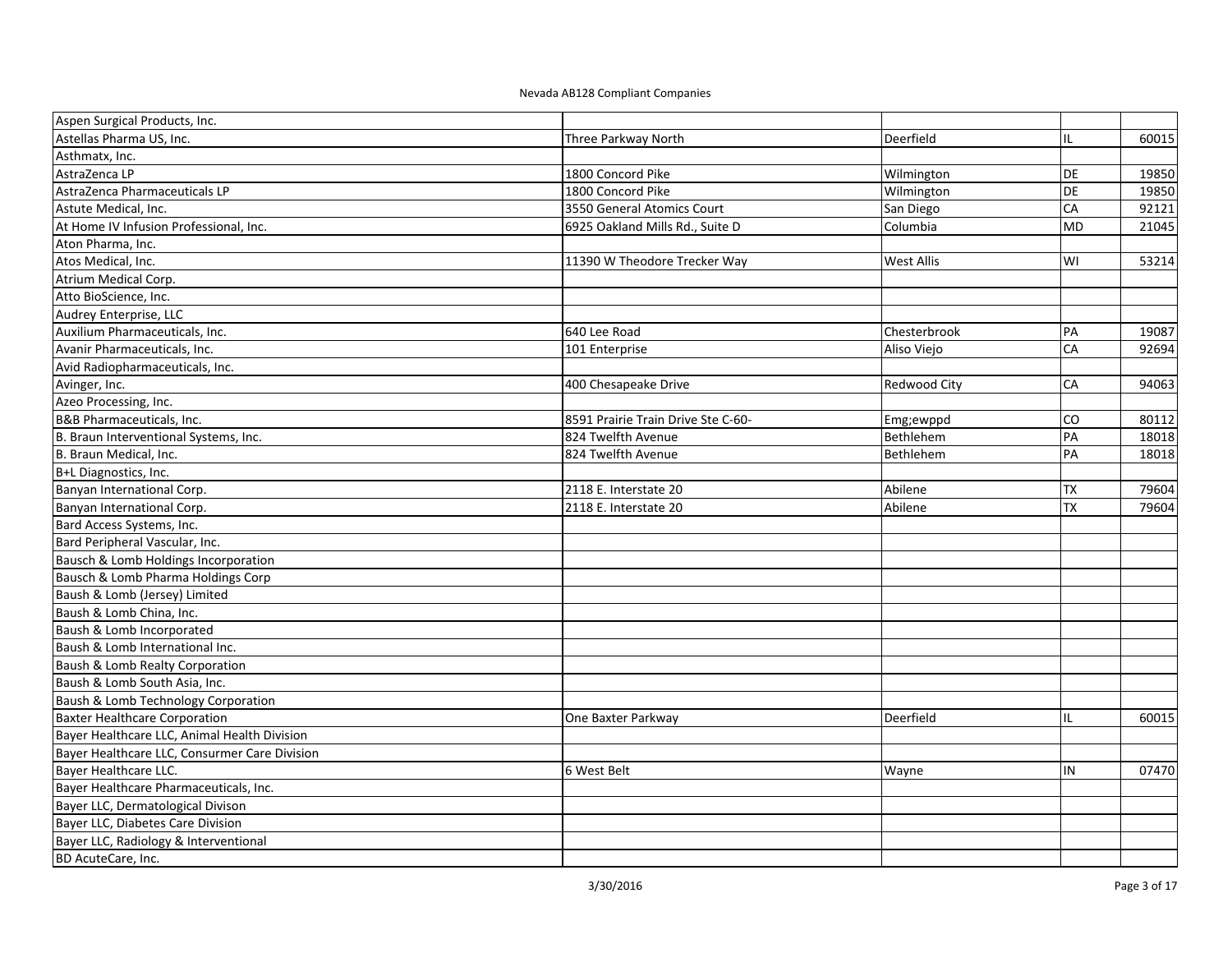| BD Biosciences Sys & Reagents, Inc.                 |                                         |                       |           |       |
|-----------------------------------------------------|-----------------------------------------|-----------------------|-----------|-------|
| BD Infusion Therapy Systems, Inc.                   |                                         |                       |           |       |
| <b>BD Rx</b>                                        |                                         |                       |           |       |
| Becton Dickinson and Company and subsidiaries       | 1 Becton Drive                          | <b>Franklin Lakes</b> | <b>NJ</b> | 07417 |
| Bellco Drug Corp.                                   | 5500 New Horizons Blvd.                 | N Amityville          | <b>NY</b> | 11701 |
| Bina                                                |                                         |                       |           |       |
| Biocomp Pharma, Inc.                                |                                         |                       |           |       |
| BioCSL, Inc. (CSL Biotherapies Inc.)                |                                         |                       |           |       |
| BioMarin Pharmaceutical, Inc.                       | 105 Digital Drive                       | Novato                | CA        | 94949 |
| Biomet 3i, LLC                                      |                                         |                       |           |       |
| <b>Biomet Biologics, LLC</b>                        |                                         |                       |           |       |
| <b>Biomet Manufacturing, LLC</b>                    |                                         |                       |           |       |
| <b>Biomet Microfixation, LLC</b>                    |                                         |                       |           |       |
| <b>Biomet Orthopedics, LLC</b>                      |                                         |                       |           |       |
| Biomet Spine and Bone Healing Technologies, LLC     |                                         |                       |           |       |
| Biomet Sports Medicine, LLC                         |                                         |                       |           |       |
| <b>Biomet Trauma, LLC</b>                           |                                         |                       |           |       |
| Biomet, Inc.                                        | 56 E. Bell Drive                        | Warsaw                | IN        | 46581 |
| BioRx, LLC                                          | 10828 Kenwood Road                      | Cincinnati            | OH        | 45242 |
| BioRx, LLC                                          | 1819 Aston St, Suite 102                | Carlsbad              | CA        | 92008 |
| BioRx, LLC                                          | 7167 E. Kemper Road                     | Cincinnati            | OH        | 45249 |
| <b>BioRx, LLC</b>                                   | 8690 Eagle Creek Parkway                | Savage                | <b>MN</b> | 55378 |
| <b>BioRx, LLC</b>                                   | 9045 E. Pima Center Parkway             | Scottsdale            | AZ        | 85258 |
| BioRx, LLC                                          | 3821 71 St. Suite C                     | Urbandale             | IA        | 50322 |
| <b>BioRx, LLC</b>                                   | 266 West Cummings Park                  | Woburn                | <b>MA</b> | 01801 |
| <b>BioRx, LLC</b>                                   | 4004 Spring Garden St, Suite D          | Greensboro            | <b>NC</b> | 27407 |
| Biosense Webster, Inc.                              | 3333 Diamond Canyon Road                | Bridgewaer            | <b>NJ</b> | 08807 |
| <b>Biotest Pharmaceuticals Corporation</b>          | 5800 Park of Commerce Blvd. NW          | <b>Boca Raton</b>     | FL        | 33487 |
| <b>Biovail Americas Corp.</b>                       |                                         |                       |           |       |
| Biovail NTI Inc.                                    |                                         |                       |           |       |
| <b>Bioventus LLC</b>                                | 3303 E. Holmes Road                     | Memphis               | <b>TN</b> | 38118 |
| Blackstone Medical, Inc.                            | 3451 Plano Parkway                      | Lewisville            | <b>TX</b> | 75056 |
| Boehringer Ingelheim Pharmaceuticals, Inc.          | 900 Ridgebury Rd.                       | Ridgefield            | <b>CT</b> | 06877 |
| <b>Boston Scientific Corporation</b>                | One Boston Scientific Place             | Natick                | MA        | 01760 |
| <b>Boston Scientific Neuromodulation</b>            |                                         |                       |           |       |
| Brainlab, Inc.                                      | 3 Westbrook Corporate Center, Suite 400 | Westchester           | IL.       | 60154 |
| Braintree Laboratories, Inc.                        | 60 Columbian Street West                | <b>Braintree</b>      | MA        | 02185 |
| <b>Bristol-Myers Squibb Company</b>                 | 777 Scudders Mill Road                  | Plainsboro            | <b>NJ</b> | 08536 |
| Bryant Ranch Prepack                                | 12623 Sherman Way #A                    | North Hollywood       | CA        | 91605 |
| BS Scimed, Inc.                                     |                                         |                       |           |       |
| Burman's Apothecary dba Burman's Specialty Pharmacy | 3413 Edgmont Ave, Suite B               | Brookhaven            | PA        | 19015 |
| Burman's Media Pharmacy LLC                         | 594 New Middletown                      | Media                 | PA        | 19063 |
| Butler Animal Health Supply, LLC                    | 400 Metro Place North                   | Dublin                | OH        | 43017 |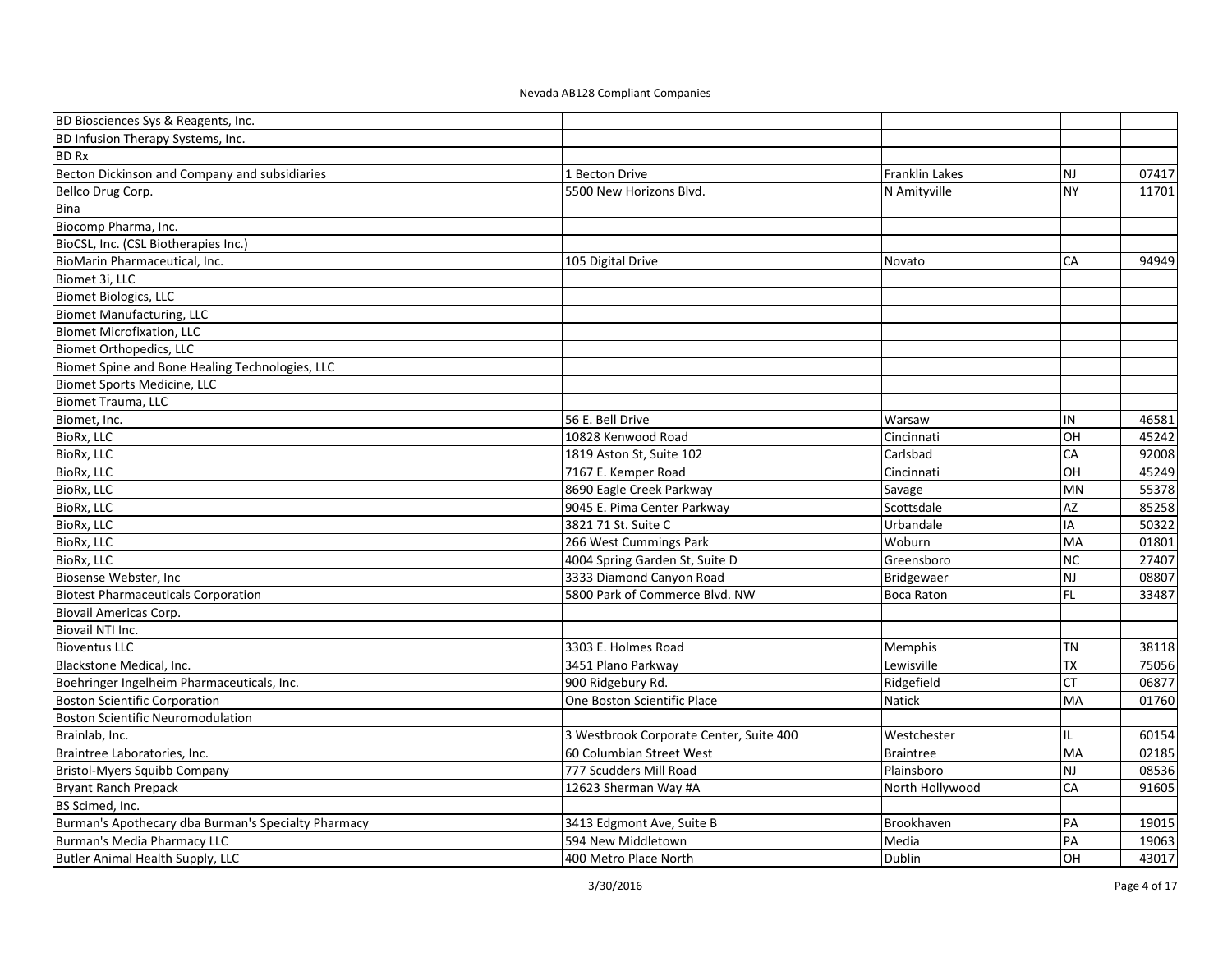| C.R. Bard, Inc.                              | 730 Central Avenue                   | Murray Hill    | NJ        | 07974 |
|----------------------------------------------|--------------------------------------|----------------|-----------|-------|
| Cadence Pharmaceuticals, Inc.                | 12481 High Bluff, Suite 200          | San Diego      | CA        | 92130 |
| Cameron Health, Inc.                         |                                      |                |           |       |
| Cangene Corporation                          | 920 Cassatt Rd. Suite 100            | Bernyn         | PA        | 19312 |
| Cantel Medical Corp.                         | 150 Clove Road, 9th florr            | Little Falls   | <b>NJ</b> | 7424  |
| Cardiac Packemakers, Inc.                    |                                      |                |           |       |
| Cardinal Health, Inc. and It's subsidiaries  | 7000 Cardinal Place                  | <b>Dublin</b>  | OH        | 43017 |
| <b>CareFusion Corporation</b>                | 3750 Torrey View Ct.                 | San Diego      | CA        | 92130 |
| Carestream Dental, LLC                       | 1765 The Exchange SE                 | Atlanta        | GA        | 30339 |
| Carestream Health, Inc                       | 150 Verona Street                    | Rochester      | <b>NY</b> | 14608 |
| Carl Zeiss Meditec, Inc.                     | 5160 Hacienda Drive                  | Dublin         | CA        | 94568 |
| Carmel Pharma AB                             |                                      |                |           |       |
| Celera Corportation                          | 1401 Harbor Bay Parkway              | Alameda        | CA        | 94502 |
| <b>Celgene Corporation</b>                   | 86 Morris Avenue                     | Summitt        | <b>NJ</b> | 07901 |
| Centerix Orthopaedics, Inc.                  | 959 Hamilton Ave                     | Menlo Park     | CA        | 94025 |
| Centinel Spine, Inc.                         | 505 Park Ave, 14th floor             | New York       | <b>NY</b> | 10022 |
| Central Admixture Pharmacy Services, Inc.    | 824 Twelfth Avenue                   | Bethlehem      | PA        | 18018 |
| Chiesi USA, Inc.                             | 1255 Crescent Green Drive, Suite250  | Cary           | <b>NC</b> | 27519 |
| Citra Labs, LLC                              |                                      |                |           |       |
| <b>Clarity Medical Systems</b>               | 5775 W. Las Positas Blvd             | Pleaston       | CA        | 94588 |
| <b>CLRS Technology Corporation</b>           |                                      |                |           |       |
| COLD-FX Pharmaceuticals (USA) Inc.           |                                      |                |           |       |
| <b>Coloplast Corporation</b>                 | 1601 West River Road                 | Minneapolis    | <b>MN</b> | 55411 |
| Concordia Healthcare, USA                    | 4950 Brambleton Ave                  | Roanoke        | VA        | 24018 |
| Concordia Laboratories. Inc.                 |                                      |                |           |       |
| Confi-Dental                                 |                                      |                |           |       |
| ConvaTec, Inc.                               | 100 Headquarters Park Drive          | Skillman       | <b>NJ</b> | 08558 |
| Cook Biotech Inc.                            | 1425 Innovation Place                | West Lafayette | IN        | 47906 |
| Cook Incorporated                            | 750 Daniels Way, PO Box 489          | Bloomington    | IN        | 47402 |
| Cook Medical Incorporated                    | 1025 Acuff Road, PO Box 4195         | Bloomington    | IN        | 47402 |
| CooperVision, Inc.                           | 370 Woodcliff Drive                  | Suite 200      | <b>NY</b> | 14450 |
| Corcept Therapeutic Incorporated             | 149 Commonwealth Drive               | Menlo Park     | CA        | 94025 |
| <b>Cordis Corporation</b>                    | 430 Route 22 East                    | Bridgewater    | <b>NJ</b> | 08807 |
| Core Pharma, LLC (March 10, 2015)            |                                      |                |           |       |
| Coria Laboratories, Ltd.                     |                                      |                |           |       |
| Cornerstone Therapeutics, Inc.               |                                      |                |           |       |
| Covella Pharmaceuticals, Inc.                |                                      |                |           |       |
| Covidien LP (Medtronic January 2015)         | 15 Hampshire St.                     | Mansfield      | MA        | 02048 |
| Covidien Sales, LLC (Medtronic January 2015) |                                      |                |           |       |
| Crealta Pharmaceuticals, Inc.                | 500 W. Silver Spring Dr., Suite K200 | Glenda         | WI        | 53217 |
| CRISI Medical Systems. Inc.                  |                                      |                |           |       |
| Crosstex International, Inc.                 |                                      |                |           |       |
| CryoLife, Inc.                               | 1655 Roberts Blvd.                   | Kennesaw       | <b>GA</b> | 30144 |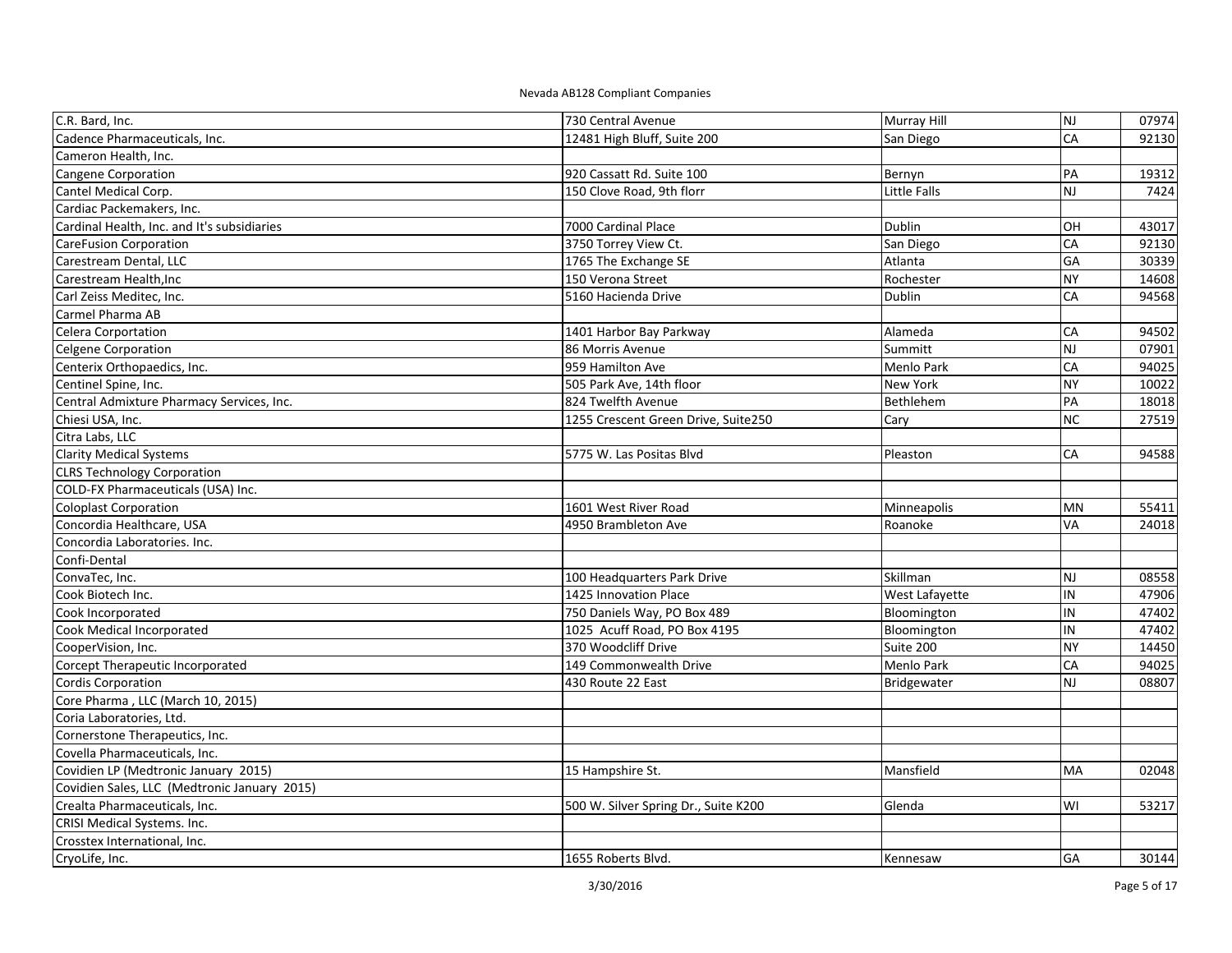| <b>CSL Behring LLC</b>                                      | 1020 First Ave                             | King of Prussia             | PA                      | 19406 |
|-------------------------------------------------------------|--------------------------------------------|-----------------------------|-------------------------|-------|
| Cubist Pharmaceuticals, Inc. (subsidiary of Merck & Co)     | 2000 Galloping Hill Road                   | Kenilworth                  | NJ                      | 07033 |
| Cypress Pharmaceuticals, Inc.                               |                                            |                             |                         |       |
| <b>Cyprus Medical Products LLC</b>                          |                                            |                             |                         |       |
| Daiichi-Sankyo, Inc.                                        | Two Hilton Court                           | Parsippany                  | <b>NJ</b>               | 07054 |
| Darby Dental Supply Inc.                                    | NE Industrial Park Van Buren Blvd. Bldg-27 | <b>Guilderland Center</b>   | <b>NY</b>               | 12005 |
| Darby Dental Supply Inc.                                    | 300 Jericho Quadrangle                     | Jericho                     | <b>NY</b>               | 11753 |
| Darby Dental Supply Inc.                                    | 4460 E. Holmes Road                        | Memphis                     | TN                      | 38118 |
| Darby Dental Supply Inc.                                    | 4745 Longley Lane                          | Reno                        | <b>NV</b>               | 89502 |
| Datascope Corp.                                             |                                            |                             |                         |       |
| Davol, Inc.                                                 |                                            |                             |                         |       |
| Dendreon Pharmaceuticals, Inc.                              |                                            |                             |                         |       |
| Dental Imaging Technologies, LLC                            | 1717 West Collins Avenue                   | Orange                      | CA                      | 92867 |
| Depomed Pharmaceutical, Inc.                                | 1360 O'Brien Ave                           | Menlo Park                  | CA                      | 94025 |
| Depuy Synthes, Inc.                                         | 700 Orthopaedic Drive                      | Warsaw                      | IN                      | 46582 |
| Deutschland Merz Pharmaceuticals Gmbh                       | Eckenheimer LandstraBe 100                 | D-60318 Frankfurt a.M. (DE) | Germany                 |       |
| Dexcom, Inc.                                                | 6340 Sequence Dr.                          | San Diego                   | CA                      | 82121 |
| Dfine, Inc                                                  | 3047 Orchard Parkway                       | San Jose                    | CA                      | 95134 |
| Diagnostica Stago, Inc.                                     | 5 Century Dr.                              | Parsippany                  | <b>NJ</b>               | 07054 |
| Diplomat Pharmacy, Inc.                                     | 4100 S. Saginaw Street                     | Flint                       | MI                      | 48532 |
| Diplomat Specialty Pharmacy Great Lakes Distribution Center | 4100 S. Saginaw Street                     | Flint                       | MI                      | 48507 |
| Diplomat Specialty Pharmacy of Chicago                      | 1370 Busch Parkway                         | <b>Buffalo Grove</b>        | IL.                     | 60089 |
| Diplomat Specialty Pharmacy of Flint                        | G-3320 Beecher Road                        | Flint                       | MI                      | 48507 |
| Diplomat Specialty Pharmacy of Fort Lauderdale              | 500 SE 15th St., Suite 102                 | Ft. Lauderdale              | <b>FL</b>               | 33316 |
| Diplomat Specialty Pharmacy of Southern California          | 1809 Excise Ave, Suite 205-208             | Ontario                     | CA                      | 91761 |
| Discovery Laboratories, Inc.                                | 2600 Kelly Road, Suite 100                 | Warrington                  | PA                      | 18976 |
| Dow Pharmaceutical Sciences, Inc.                           |                                            |                             |                         |       |
| Dr. LeWinn's Private Formula International, Inc.            |                                            |                             |                         |       |
| Dr. Reddy's Laboratories and subsidaries                    | 200 Somerset Corp. Blvd.                   | Bridgewater                 | <b>NJ</b>               | 08807 |
| Durata Therapeutics US Ltd.                                 |                                            |                             |                         |       |
| Dyax Corp.                                                  | 55 Network Drive                           | Burlington                  | <b>MA</b>               | 01803 |
| <b>Dymax Corporation</b>                                    |                                            |                             |                         |       |
| Eagle Pharmaceuticals, Inc.                                 | 50 Tice Blvd.                              | <b>Woodcliff Lake</b>       | <b>NJ</b>               | 07677 |
| ECR Pharmaceuticals Co., Inc.                               |                                            |                             |                         |       |
| Edwards LifeSciences, LLC                                   | One Edwards Way                            | Irvine                      | <b>CA</b>               | 92614 |
| Eisai, Inc.                                                 | 100 Tice Blvd.                             | <b>Woodcliff Lake</b>       | $\overline{\mathsf{z}}$ | 07677 |
| Eli Lilly and Company                                       | Lilly Corporate Center                     | Indianapolis                | IN                      | 46285 |
| EMD Serono Research and Development Institute, Inc.         |                                            |                             |                         |       |
| EMD Serono, Inc.                                            | One Technology Place                       | Rockland                    | MA                      | 02370 |
| Emergent Biosolutions, Inc.                                 | 2273 Research Blvd. Suite 400              | Rockville                   | <b>MD</b>               | 20850 |
| Endo Pharmaceuticals, Inc.                                  | 1400 Atwater Drive                         | Malvern                     | PA                      | 19355 |
| Endocare, Inc.                                              | 9815 Spectrum Drive, Bldg. 3               | Austin                      | <b>TX</b>               | 78726 |
| EndoChoice, Inc.                                            | 11810 Wills Road                           | Alpharetta                  | GA                      | 30009 |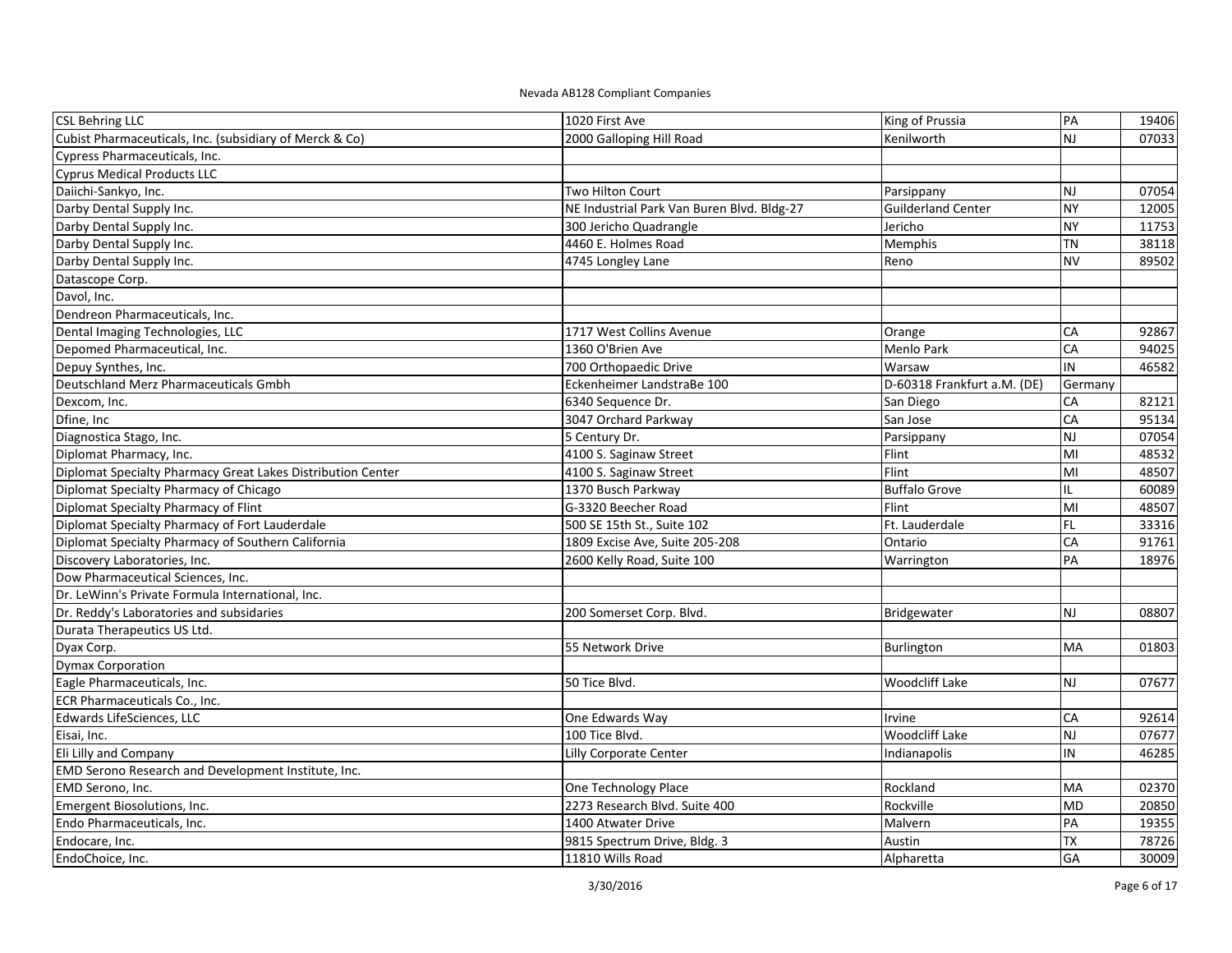| EndoLogix, Inc.                                          | 2 Musick                        | Irvine                 | CA        | 92618 |
|----------------------------------------------------------|---------------------------------|------------------------|-----------|-------|
| Entellus Medical, Inc.                                   | 3600 Holly Lane North, Suite 40 | Plymouth               | <b>MN</b> | 55447 |
| <b>Envoy Health Management</b>                           | 325 W Atherton Rd.              | Flint                  | MI        | 48507 |
| EP Technologies, Inc.                                    |                                 |                        |           |       |
| Ethicon, Inc.                                            | PO Box 151; Route 22 West       | Somerville             | <b>NJ</b> | 08876 |
| Exelixis, Inc.                                           | 210 East Grand Avenue           | South San Francisco    | CA        | 94080 |
| Eyeonics, Inc.                                           |                                 |                        |           |       |
| Eyetech, Inc.                                            |                                 |                        |           |       |
| Faraday Laboratories, Inc.                               |                                 |                        |           |       |
| Ferring Pharmaceuticals, Inc                             | 4 Gatehall Drive, Third Floor   | Parsippany             | <b>NJ</b> | 07054 |
| FFF Enterprises, Inc.                                    | 41093 County Center Dr.         | Temecula               | CA        | 92591 |
| Fisher & Paykel Healthcare, Inc.                         | 15365 Barranca Parkway          | Irvine                 | CA        | 92618 |
| <b>Flexible Stent Solutions</b>                          |                                 |                        |           |       |
| Flow Laboratories, Inc.                                  |                                 |                        |           |       |
| Flowcardia, Inc.                                         |                                 |                        |           |       |
| Focus Diagnostics, Inc.                                  | 11331 Valley View St.           | Cypress                | CA        | 90630 |
| Forest Laboratories, LLC                                 |                                 |                        |           |       |
| Forest Pharmaceuticals, Inc.                             | 13600 Shoreline Dr.             | St. Louis              | <b>MO</b> | 63045 |
| Fresenius Medical Care North America                     | 920 Winter Street               | Waltham                | MA        | 02451 |
| Fuisz Technologies Properties, Inc.                      |                                 |                        |           |       |
| Galderma Laboratories, L.P.                              | 14501 North Freeway             | Fort Worth             | <b>TX</b> | 76166 |
| <b>GE Healthcare</b>                                     | 9900 W. Innovation Drive        | Wauwatosa              | WI        | 53226 |
| GeneOhm Sciences Canada, Inc.                            |                                 |                        |           |       |
| General Injectables and Vaccines, Inc.                   |                                 |                        |           |       |
| Genia                                                    |                                 |                        |           |       |
| <b>Genzyme Corporation</b>                               | 500 Kendall Street              | Cambridge              | MA        | 02142 |
| Gilead Sciences, Inc.                                    | 333 Lakeside Drive              | Foster City CA         | CA        | 94404 |
| Glaukos Corporation                                      | 26051 Merit Circle, Suite 103   | Laguna Hills           | CA        | 92653 |
| GlaxoSmithKline Consumer Healthcare Holdings, (US) LLC   | 1000 GSK Drive                  | Moon Township          | PA        | 15108 |
| GlaxoSmithKline, LLC                                     | Five Moore Drive                | Research Triangle Park | <b>NC</b> | 27709 |
| Global Care Quest, Inc                                   |                                 |                        |           |       |
| Glycyx Pharmaceuticals, Inc.                             |                                 |                        |           |       |
| Greer Laboratories, Inc.                                 | 639 Nuway Circle NE, PO Box 800 | Lenoir                 | <b>NC</b> | 28645 |
| Grifols Diagnostic Solutions, Inc.                       |                                 |                        |           |       |
| Grifols Shared Services North America, Inc.              | 2410 Lillyvale Ave              | Los Angeles            | CA        | 90032 |
| H.D. Smith, LLC (formerly H.D. Smith Wholesale Drug Co.) | 1370 Victoria Stree             | Carson                 | CA        | 90746 |
| Hager Worldwide, Inc.                                    | 441 19th St. SE                 | Hickory                | <b>NC</b> | 28602 |
| Halozyme Therapeutics, Inc.                              | 11388 Sorrento Valley Road      | San Diego              | CA        | 92121 |
| Halozyme, Inc.                                           |                                 |                        |           |       |
| Handy Lab, Inc.                                          |                                 |                        |           |       |
| Hansen Medical, Inc.                                     | 800 E. Middlefield Rd.          | <b>Mountain View</b>   | CA        | 94043 |
| Harvest Technologies Corporation                         | 40 Grissom Road, Suite 100      | Plymouth               | MA        | 02360 |
| Hawkeye Spectrum Corp.                                   |                                 |                        |           |       |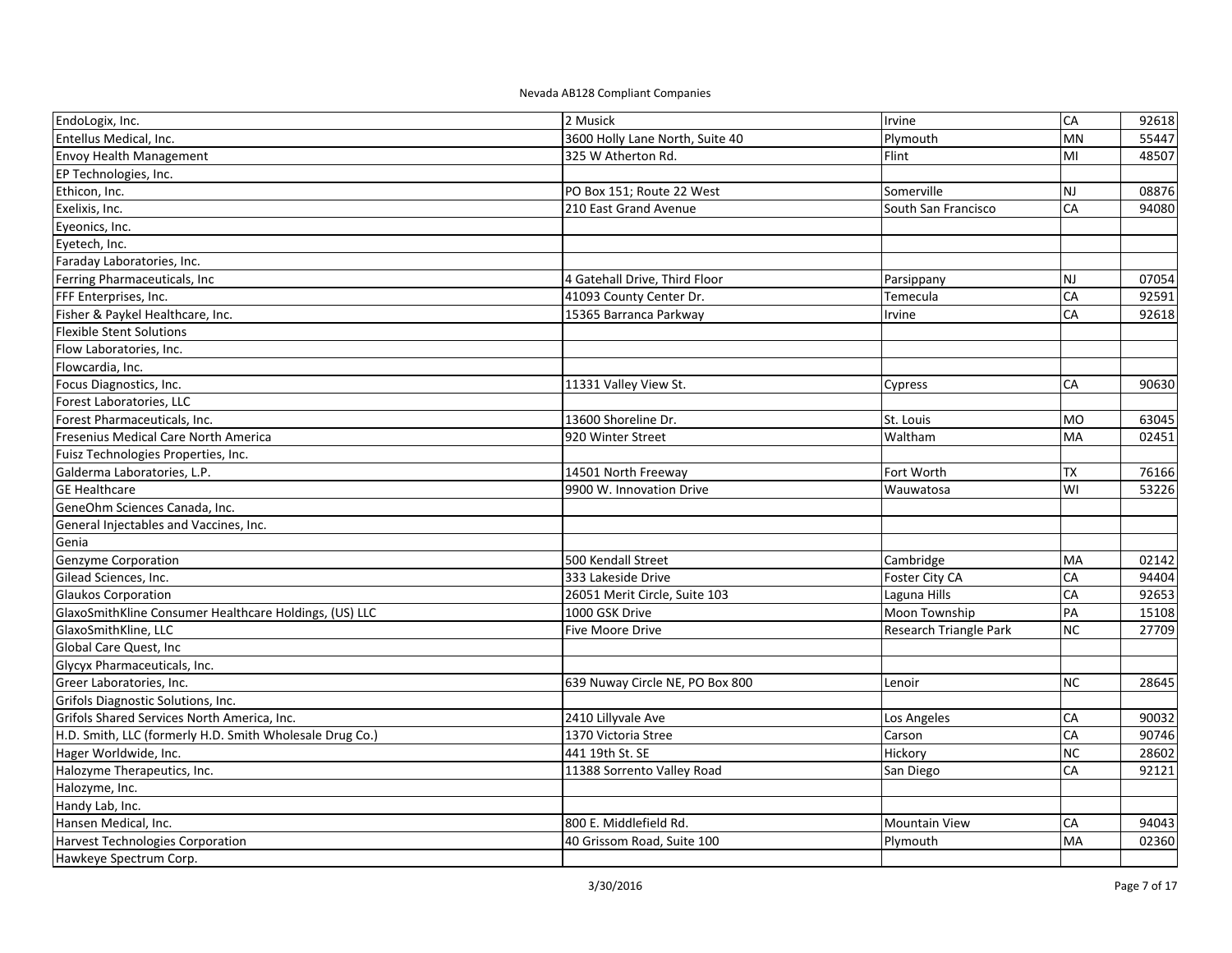| Hawkeye Spectrum Corporation                                                  |                                                      |                   |             |       |
|-------------------------------------------------------------------------------|------------------------------------------------------|-------------------|-------------|-------|
| Hawthorne Pharmaceuticals, Inc.                                               |                                                      |                   |             |       |
| Henry Schein, Inc.                                                            | 135 Duryea Rd.                                       | Melville          | <b>NY</b>   | 11747 |
| Heraeus Kulzer, LLC                                                           | 300 Heraeus Way                                      | South Bend        | IN          | 46614 |
| HF Acquisition Co, LLC                                                        | 22316 70th Ave. W. unit A                            | Mountlake Terrace | <b>WA</b>   | 98043 |
| Hill-Rom Company, Inc.                                                        |                                                      |                   |             |       |
| Hill-Rom DTC, Inc.                                                            |                                                      |                   |             |       |
| Hill-Rom Finance Limited Partner, Inc.                                        |                                                      |                   |             |       |
| Hill-Rom International, Inc.                                                  |                                                      |                   |             |       |
| Hill-Rom Logistics, Inc.                                                      |                                                      |                   |             |       |
| Hill-Rom Manufacturing, Inc.                                                  |                                                      |                   |             |       |
| Hill-Rom Receivables, LLC                                                     |                                                      |                   |             |       |
| Hill-Rom Services, Inc.                                                       |                                                      |                   |             |       |
| Hill-Rom, Inc.                                                                | 1069 East State Road 46                              | Batesville        | IN          | 47006 |
| Hi-Tech Pharmacal                                                             |                                                      |                   |             |       |
| Horizon Pharma                                                                | 520 Lake Cook Road, Suite 520                        | Deerfield         | IL          | 60015 |
| Horizon Pharma, USA, Inc.                                                     |                                                      |                   |             |       |
| Horizon Therapeutics, Inc.                                                    |                                                      |                   |             |       |
| Hospira, Inc.                                                                 | 275 North Field Drive                                | Lake Forest       | IL.         | 60045 |
| Hutchinson Technology Inc.                                                    | 40 W Highland Park Drive NE                          | Hutchinson        | <b>MN</b>   | 55350 |
| HZNP USA, Inc.                                                                |                                                      |                   |             |       |
| ICN Delaware, LLC                                                             |                                                      |                   |             |       |
| ICN Foundation, Inc.                                                          |                                                      |                   |             |       |
| ICN Realty (CA), Inc.                                                         |                                                      |                   |             |       |
| ICN Southeast, Inc.                                                           |                                                      |                   |             |       |
| Ikaria, Inc.                                                                  | Perryville III Corp. Park 53 Frontage Rd., 3rd floor | Hampton           | <b>NJ</b>   | 08827 |
| Illumina, Inc.                                                                | 5200 Illumia Way                                     | San Diego         | CA          | 92122 |
| ImClone Systems, Inc.                                                         |                                                      |                   |             |       |
| Impax Laboratories, Inc.                                                      | 30831 Genstar Road                                   | Hayward           | CA          | 94544 |
| <b>Impax Pharmaceuticals</b>                                                  |                                                      |                   |             |       |
| Implant Direct International, LLC                                             | 1717 West Collins Avenue                             | Orange            | CA          | 92867 |
| Implantes Y Sistemas Medicos, Inc.                                            | PMB 171 PO Box 11850                                 | San Juan          | Puerto Rico | 00922 |
| <b>Incyte Corporation</b>                                                     | Experimental Station, Rt. 141 & Henry Clay Road      | Wilmington        | DE          | 19880 |
| InKline Pharmaceutical Company, Inc.                                          |                                                      |                   |             |       |
| INO Therapeutics, LLC, subsidary of Ikaria, Inc.                              | Perryville III Corp. Park 53 Frontage Rd., 3rd floor | Hampton           | <b>NJ</b>   | 08827 |
| InSource, Inc.                                                                |                                                      |                   |             |       |
| <b>Insulet Corporation</b>                                                    | 600 Technology Park Drive                            | Billeria          | MA          | 01821 |
| Insys Therapeutics, Inc.                                                      | 1333 S Spectrum Blvd, Suite 100                      | Chandler          | AZ          | 85286 |
| Integra Burlington MA, Inc.                                                   |                                                      |                   |             |       |
| Integra LifeSciences Corporation & companies that sell Integra products in NV |                                                      |                   |             |       |
| Integra LifeSciences Corrporation                                             | 311 Enterprise Drive                                 | Plainsboro        | <b>NJ</b>   | 08536 |
| Integra LifeSciences Holdings Corporation                                     |                                                      |                   |             |       |
| Integra LifeSciences Sales, LLC                                               |                                                      |                   |             |       |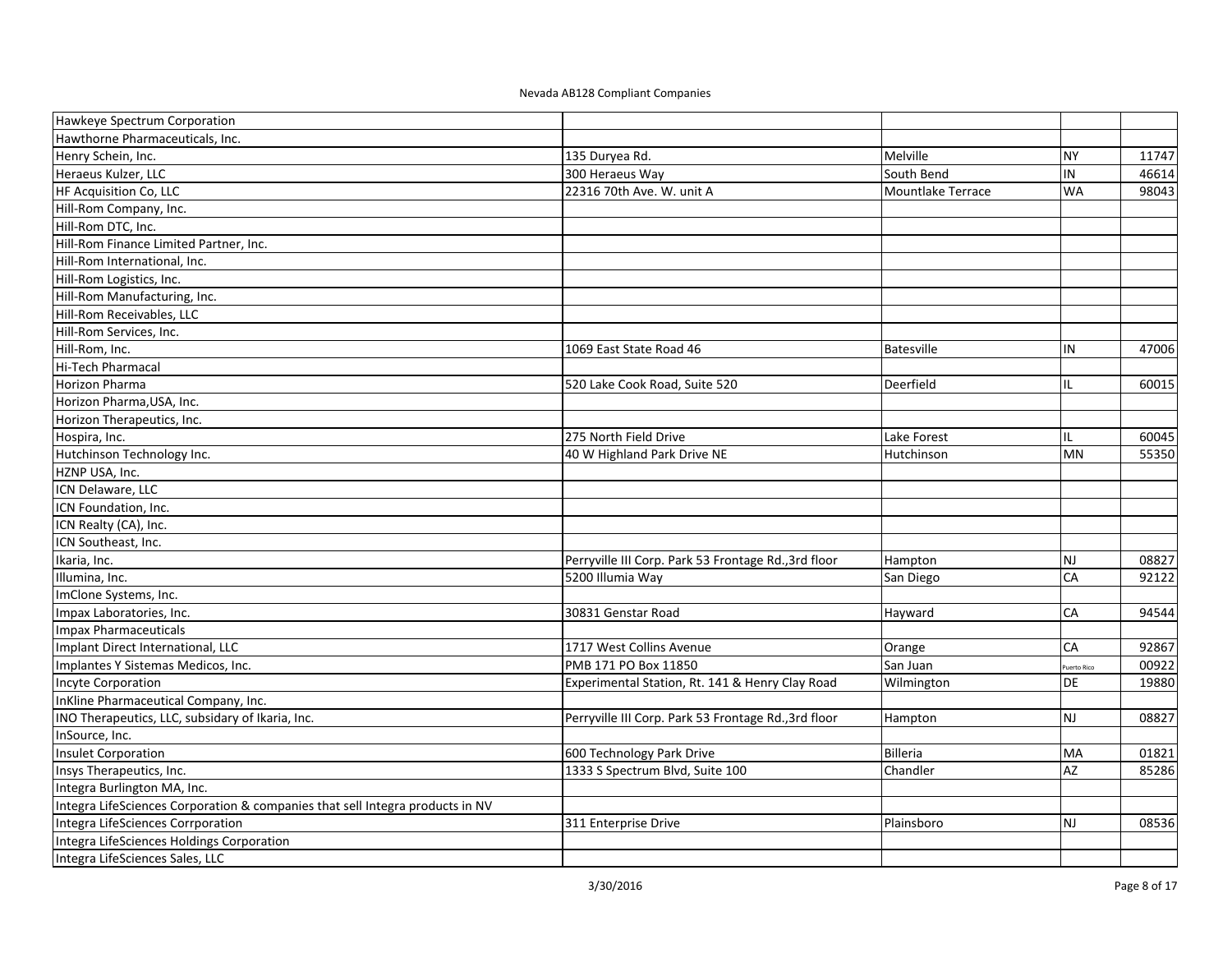| Integra Sales, Inc.                                                          |                                        |                      |                         |       |
|------------------------------------------------------------------------------|----------------------------------------|----------------------|-------------------------|-------|
| Integra York PA, Inc.                                                        |                                        |                      |                         |       |
| Integrated Commercialization Solutions, Inc.                                 | 1195 Trademark Dr, 102A                | Reno                 | <b>NV</b>               | 89521 |
| Integrated Commercialization Solutions, Inc.                                 | 345 International Boulvard, Suite 400A | <b>Brooks</b>        | <b>KY</b>               | 40109 |
| Integrated Commercialization Solutions, Inc.                                 | 5360 Capital Court, Suite 102          | Reno                 | <b>NV</b>               | 89502 |
| Integrated Commercialization Solutions, Inc.                                 | 420 International Boulvard, Suite 500  | <b>Brooks</b>        | KY                      | 40109 |
| International Medication Systems, Ltd.                                       |                                        |                      |                         |       |
| <b>Intersect ENT</b>                                                         | 1555 Adams Drive                       | Menlo Park           | <b>CA</b>               | 94025 |
| Intervet Inc./dba/Merck Animal Health                                        | 2 Giralda Farms                        | Madison              | NJ                      | 07940 |
| logyn, Inc.                                                                  |                                        |                      |                         |       |
| <b>Iolab Corporation</b>                                                     |                                        |                      |                         |       |
| Ipsen Biopharmaceuticals, Inc.                                               | 106 Allen Road                         | <b>Basking Ridge</b> | <b>NJ</b>               | 07920 |
| Iroko Pharmaceuticals, LLC                                                   | One Kew Place, 150 Rouse Blvd          | Philadelphia         | PA                      | 19112 |
| Ironwood Phamaceuticals, Inc.                                                | 301 Binney Street, 2nd floor           | Cambridge            | <b>MA</b>               | 02142 |
| <b>ISTA Pharmaceuticals, LLC</b>                                             |                                        |                      |                         |       |
| J.T. Posey Company                                                           | 2433-2443 Delta Lane                   | Elk Grove Village    | IL.                     | 60007 |
| J.T. Posey Company                                                           | 5635 Peck Road                         | Arcadia              | CA                      | 91006 |
| Janssen Biotech, Inc                                                         | 800 Ridgeview Rd.                      | Horsham              | PA                      | 19044 |
| Janssen Diagnostics, LLC                                                     | 700 US Route 202                       | Raritan              | NJ                      | 08869 |
| Janssen Pharmaceuticals, Inc.                                                | 1125 Trenton-Harbourton Road           | Titusville           | <b>NJ</b>               | 08560 |
| Janssen Therapeutics, Division of Janssen Products LP                        | 1125 Trenton-Harbourton Road           | Titusville           | <b>NJ</b>               | 08560 |
| Jarit Instruments, Inc.                                                      |                                        |                      |                         |       |
| Jazz Pharmaceuticals, Inc.                                                   | 3180 Porter Drive                      | Palo Alto            | CA                      | 94304 |
| Johnson & Johnson Consumer Products Division of J&J Consumer Companies, Inc. | 199 Grandview Road                     | Skillman             | $\overline{\mathsf{N}}$ | 08558 |
| Johnson & Johnson Health Care Systems, Inc.                                  | 425 Hoes Lane, PO Box 6800             | Piscataway           | $\overline{\mathsf{z}}$ | 08855 |
| Johnson & Johnson Healthcare Products Division of McNeil-PPC, Inc.           | 190 Grandview Road                     | Skillman             | <b>NJ</b>               | 08558 |
| Johnson & Johnson Vision Care, Inc.                                          | 7500 Centurion Parkway, Suite 100      | Jacksonville         | <b>FL</b>               | 32256 |
| Kadmon Corporation, LLC                                                      |                                        |                      |                         |       |
| Kadmon Pharmaceuticals                                                       | 119 Commonwealth Drive                 | Warrendale           | PA                      | 15086 |
| Kaleo, Inc                                                                   | 111 Virginia Street, Ste 300           | Richmond             | VA                      | 23219 |
| Karl Storz                                                                   | 2151 E. Grand Ave                      | El Segundo           | <b>CA</b>               | 90245 |
| Karl Storz Endoscopia Latino America Incorporated                            |                                        |                      |                         |       |
| Karl Storz Endoscopy-America, Inc.                                           |                                        |                      |                         |       |
| Karl Storz Endovision, Inc.                                                  |                                        |                      |                         |       |
| Karl Storz Imaging, Inc.                                                     |                                        |                      |                         |       |
| Karl Storz Lithotripsy-America, Inc.                                         |                                        |                      |                         |       |
| KaVo Dental Technologies, LLC                                                | 1717 West Collins Avenue               | Orange               | CA                      | 92867 |
| KCL USA, Inc.                                                                | 1360 Greg Street, Suite 238            | Sparks               | <b>NV</b>               | 89118 |
| KCL USA, Inc. (provider license)                                             | 3175 W Ali Baba Ln, Suite 806          | Las Vegas            | <b>NV</b>               | 89118 |
| KCL USA, Inc. (wholesaler license)                                           | 3175 W Ali Baba Ln, Suite 806          | Las Vegas            | <b>N</b>                | 89118 |
| Kedrion Biopharma, Inc. (filed as Kedrion Meville for 2014-2015)             | 400 Kelby St.                          | Fort Lee             | <b>NJ</b>               | 07024 |
| Kerr Corporation                                                             | 1717 West Collins Avenue               | Orange               | CA                      | 92867 |
| Keryx Biopharmaceuticals, Inc.                                               | 750 Lexington Ave, 20th floor          | New York             | <b>NY</b>               | 10022 |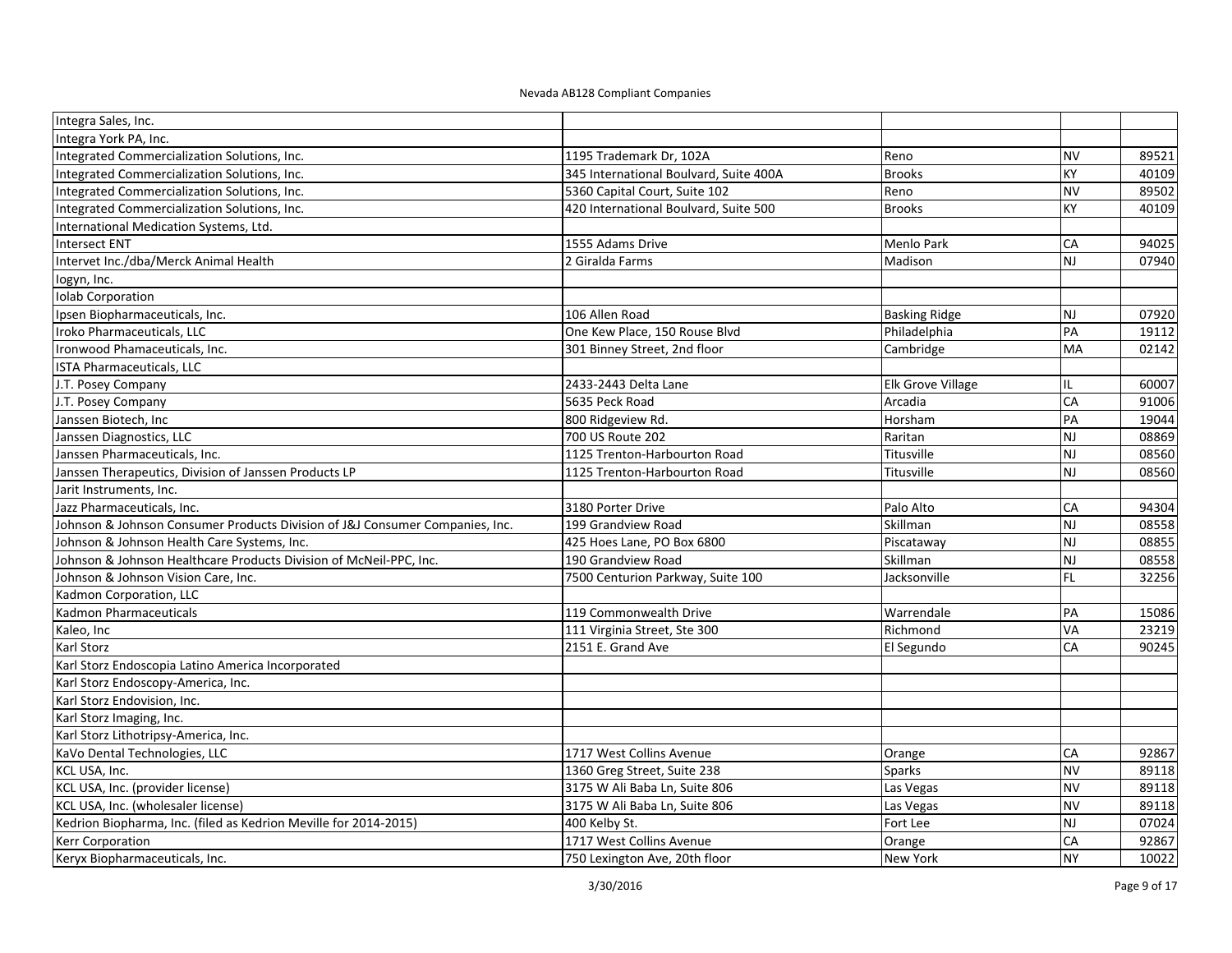| Kowa Pharmaceutical America, Inc                                    | 530 Industrial Park Blvd.      | Montgomery      | <b>AL</b>     | 36117 |
|---------------------------------------------------------------------|--------------------------------|-----------------|---------------|-------|
| LAAx, Inc                                                           |                                |                 |               |       |
| Lantheus Medical Imaging, Inc.                                      | 331 Treble Cove Road           | N. Billerica    | <b>MA</b>     | 01862 |
| Leo Pharma, Inc.                                                    | 1 Sylvan Way                   | Parsippany      | <b>NJ</b>     | 07054 |
| Liebel-Flarsheim LLC                                                |                                |                 |               |       |
| LifeCell Corporation                                                | One Millennium Way             | Branchburg      | NJ            | 08876 |
| LifeNet Health                                                      | 1864 Concert Drive             | Virginia Beach  | VA            | 23453 |
| LifeScan, Inc.                                                      | 1000 Gilbraltar Drive          | Milpitas        | CA            | 95035 |
| Lilly USA, LLC                                                      |                                |                 |               |       |
| Lineage Pharmaceuticals, Inc. (March 10, 2015)                      |                                |                 |               |       |
| Lipsonix, Inc.                                                      |                                |                 |               |       |
| Luitpold Pharmaceuticals, Inc.                                      | One Luitpold Drive             | Shirley         | <b>NY</b>     | 11967 |
| Luitpold Pharmaceuticals, Inc., Animal Health Division              |                                |                 |               |       |
| Luitpold Pharmaceuticals, Inc., Osteohealth Division                |                                |                 |               |       |
| Luitpold Pharmaceuticals, Inc., Pharmaforce, Inc.                   |                                |                 |               |       |
| Lumara Health, Inc.                                                 | 1100 Winter Street, Suite 3000 | Waltham         | MA            | 2451  |
| Lundbeck LLC                                                        | Four Parkway North             | Deerfield       |               | 60015 |
| Lutonix, Inc.                                                       |                                |                 |               |       |
| Macoven Pharmaceuticals, LLC                                        |                                |                 |               |       |
| Magellan Diagnostics, Inc.                                          | 101 Billerica Ave, Bldg 4      | North Billerica | MA            | 01862 |
| Mallinckrodt Brand Pharmaceuticals, Inc.                            |                                |                 |               |       |
| Mallinckrodt LLC                                                    |                                |                 |               |       |
| Mallinckrodt, Inc.                                                  | 675 McDonnell Blvd.            | Hazelwood       | <b>MO</b>     | 63042 |
| Maquet Cardiovascular LLC                                           |                                |                 |               |       |
| Maquet Cardiovascular US Sales LLC. dba Maquet Medical Systems, USA |                                |                 |               |       |
| Mar Cor Purification, Inc.                                          |                                |                 |               |       |
| Marathon Pharmaceuticals, Inc.                                      | 1033 Skokie Blvd.              | Northbrook      | IL            | 60062 |
| Masimo Americas, Inc.                                               |                                |                 |               |       |
| Masimo Corporation                                                  | 52 Discovery                   | Irvine          | CA            | 92618 |
| Masimo Semiconductor, Inc.                                          |                                |                 |               |       |
| Mayne Pharma "Mayne Pharma US"                                      | 1240 Sugg Parkway              | Greenville      | <b>NC</b>     | 27834 |
| MBI, Inc                                                            | 1353 Arville St.               | Las Vegas       | <b>NV</b>     | 89102 |
| McKesson Corporation                                                |                                |                 |               |       |
| McKesson Corporation and applicable entities                        | One Post Road                  | San Francisco   | CA            | 94104 |
| McKesson Medical-Surgical Minnesota Supply, Inc.                    |                                |                 |               |       |
| McKesson Medical-Surgical, Inc.                                     |                                |                 |               |       |
| McKesson Specialty Care Distribution Joint Venture LP               |                                |                 |               |       |
| McKesson Specialty Distribution LLC                                 |                                |                 |               |       |
| McNeil Consumer Healthcare Division of McNeil-PPC, Inc.             | 7050 Camp Hill Road            | Ft. Washington  | PA            | 19034 |
| Medac Pharma, Inc.                                                  | 29 N. Wacker Dr.               | Chicago         | IL            | 60606 |
| Medacta, USA                                                        | 1556 W. Carroll Ave            | Chicago         | $\mathbf{II}$ | 6067  |
| Medafor, Inc.                                                       |                                |                 |               |       |
| Medicis Body Aesthetics, Inc.                                       |                                |                 |               |       |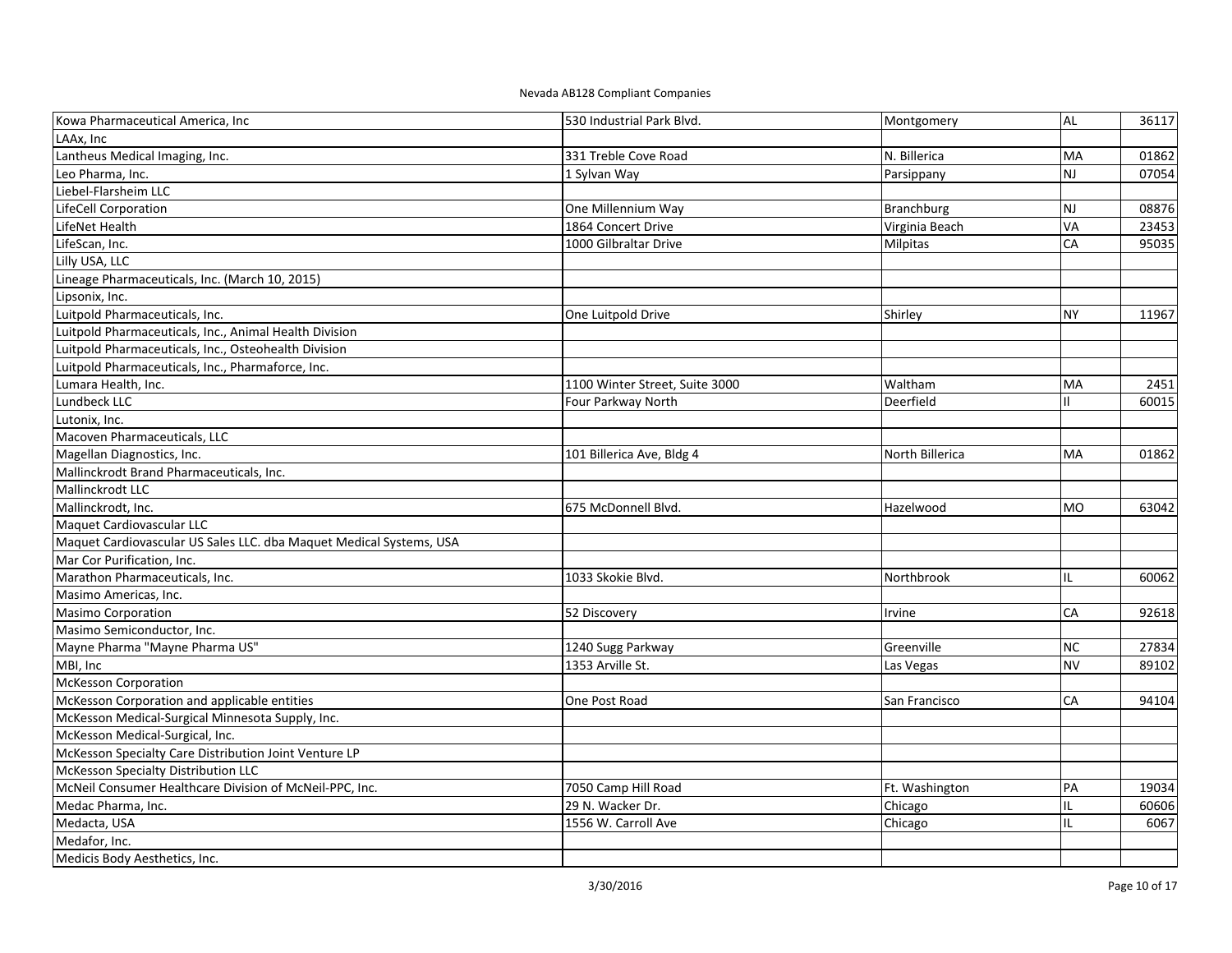| Medicis Pharmaceutical Corporation     |                              |                     |           |       |
|----------------------------------------|------------------------------|---------------------|-----------|-------|
| Medimmune. LLC                         |                              |                     |           |       |
| Mediq / PRN Life Support Services, LLC |                              |                     |           |       |
| <b>Medisystems Corporation</b>         | 250 Merrimack Street         | Lawrence            | MA        | 01843 |
| Medivance, Inc.                        |                              |                     |           |       |
| Medivation Field Solutions, Inc.       |                              |                     |           |       |
| Medivation Prostate Therapeutics, Inc. |                              |                     |           |       |
| Medivation Service,s Inc.              |                              |                     |           |       |
| Medivation, Inc.                       | 525 Market St., Floor 36     | San Francisco       | <b>CA</b> | 95105 |
| Medivators, Inc.                       |                              |                     |           |       |
| Medline Industries, Inc.               | One Medline Place            | Mundelein           | IL        | 60060 |
| <b>Medline ReNewal</b>                 |                              |                     |           |       |
| MedPro Rx, Inc.                        | 140 Northway Ct.             | Raleigh             | <b>NC</b> | 27615 |
| Medtronic, PLC                         | 710 Medtronic Pkway, LC370   | Minneapolis         | <b>MN</b> | 55432 |
| Mentor Worldwide, LLC                  | 201 Mentor Drive             | Santa Barbara       | CA        | 93111 |
| Merck & Co., Inc.                      | 2000 Galloping Hill Road     | Kenilworth          | <b>NJ</b> | 07033 |
| Merlin Merger Sub, Inc.                |                              |                     |           |       |
| Mertz North America, Inc.              | 6501 Six Forks Road          | Raleigh             | <b>NC</b> | 27605 |
| Metrex Research, LLC                   | 1717 West Collins Avenue     | Orange              | CA        | 92867 |
| MicroPort Orthopedics, Inc.            | 5677 Airline Road            | Arlington           | <b>TN</b> | 38002 |
| MicroVention, Inc.                     | 1311 Valencia Ave            | Tustin              | CA        | 92790 |
| Midwest Medical Supplies Co., LLC      | 13400 Lakefront Dr.          | Earth City          | <b>MO</b> | 63045 |
| Millennium Pharmaceuticals, Inc.       | 40 Landsdowne Street         | Cambridge           | MA        | 02139 |
| Minnesota Scientific, Inc.             |                              |                     |           |       |
| Miramar Labs, Inc.                     | 2790 Walsh Avenue            | Santa Clara         | CA        | 95051 |
| <b>Mission Pharmacal Company</b>       | 10999 IH 10 West, #1000      | San Antonio         | <b>TX</b> | 78230 |
| Mist Pharmaceuticals, LLC              | 11 Commerce Drive, 1st Floor | Cranford            | <b>NJ</b> | 07016 |
| Monaghan Medical Corporation           | 5 Latour Ave, Suite 1600     | Plattsburgh         | <b>NY</b> | 12901 |
| Moore Medical LLC                      |                              |                     |           |       |
| Mylan Institutional, Inc.              |                              |                     |           |       |
| Mylan Institutional, LLC               |                              |                     |           |       |
| Mylan N.V.                             |                              |                     |           |       |
| Mylan Pharmaceuticals, Inc.            | 781 Chestnut Ridge Road      | Morgantown          | <b>WV</b> | 26505 |
| Mylan Specialty L.P.                   |                              |                     |           |       |
| Myriad Genetic Laboratories, Inc.      | 320 Wakara Way               | Salt Lake City      | UT        | 84108 |
| Neomedics, Inc.                        | 3451 Plano Parkway           | Lewisville          | <b>TX</b> | 75056 |
| Neomend, Inc.                          |                              |                     |           |       |
| NeoTract, Inc.                         | 4473 Willow Road, Suite 100  | Pleasanton          | CA        | 94588 |
| Nestle' Health Care Nutrition, Inc.    | 12500 Whitewater Dr.         | Minnetonka          | <b>MN</b> | 55419 |
| Nestlé HealthCare Nutrition, Inc.      |                              |                     |           |       |
| Neuronetic, Inc.                       | 3222 Phonenixville Pike      | Malvern             | PA        | 19355 |
| Neutrogena Corporation                 | 5760 W. 96th Street          | Los Angeles         | CA        | 90045 |
| Novartis Pharmaceuticals Corporation   | 59 Route 10                  | <b>East Hanover</b> | <b>NJ</b> | 07936 |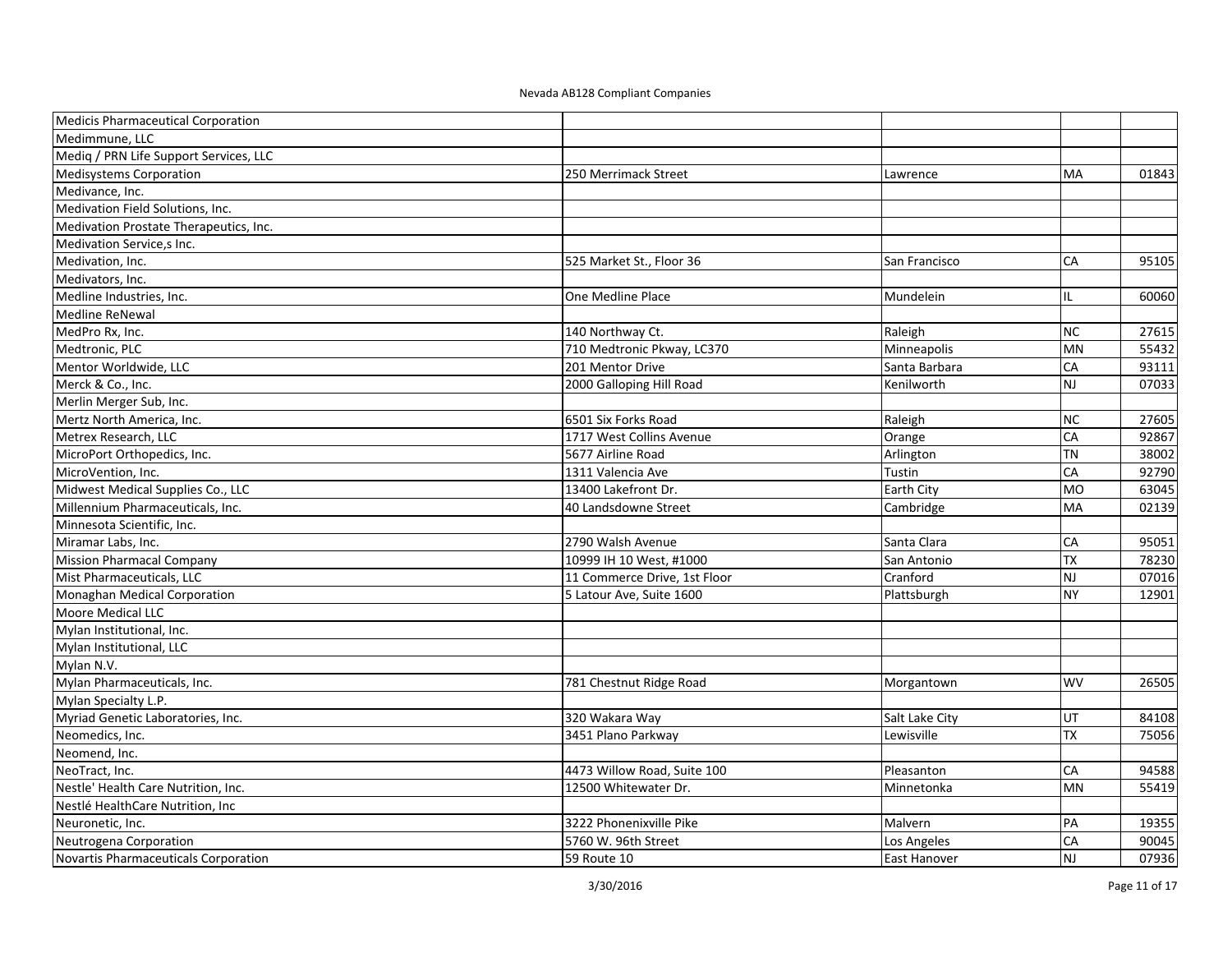| Noven Pharmaceuticals, Inc.                 |                                              |                      |           |       |
|---------------------------------------------|----------------------------------------------|----------------------|-----------|-------|
| Noven Therapeutics, LLC                     | 11960 SW 144th Street                        | Miami                | FL.       | 33186 |
| Novo Nordisk, Inc.                          | 100 College Road West                        | Princeton            | NJ        | 08540 |
| Novocol                                     |                                              |                      |           |       |
| Novocure, Inc.                              | 195 Commerce Way                             | Portsmouth           | <b>NH</b> | 03801 |
| Novogyne Pharmaceuticals                    | 11960 SW 144th Street                        | Miami                | FL        | 33186 |
| NuVasive, Inc.                              | 7475 Lusk Boulevard                          | San Diego            | CA        | 92121 |
| NxStage Medical, Inc.                       | 439 S. Union St. 5th floor                   | Lawrence             | MA        | 01843 |
| Oak Pharmaceuticals, Inc.                   |                                              |                      |           |       |
| Obagi Medical Products, Inc.                | 50 Techonology Drive                         | Irvine               | CA        | 92618 |
| Oceana Therapeutics, Inc.                   |                                              |                      |           |       |
| Oceanside Pharmaceuticals, Inc.             |                                              |                      |           |       |
| Olive Medical Corporation (Feb 2015)        |                                              |                      |           |       |
| Olympus America, Inc.                       | 3500 Corporate Parkway                       | <b>Center Valley</b> | PA        | 18034 |
| Olympus Corporation of Americas             | 3500 Corporate Parkway                       | <b>Center Valley</b> | PA        | 18034 |
| <b>Omeros Corporation</b>                   | 201 Elliott Avenue West                      | Seattle              | <b>WA</b> | 98119 |
| OMP, Inc.                                   |                                              |                      |           |       |
| Oncology Supply                             | 2801 Horace Shepard Drive                    | Dothan               | <b>AL</b> | 36303 |
| OnPharma Inc.                               |                                              |                      |           |       |
| Onset Diagnostics, LLC                      |                                              |                      |           |       |
| On-X Life Technologies                      | 1300 East Anderson Lane, Bldg. B             | Austin               | <b>TX</b> | 78752 |
| Ony, Inc                                    | 1576 Sweet Home Road                         | Amherst              | <b>NY</b> | 14228 |
| Onyx Pharmaceuticals. Inc., Amgen subsidary | 249 Grand Ave.                               | S. San Francisco     | CA        | 94608 |
| Oona Acquisitions, LLC                      |                                              |                      |           |       |
| OPO, Inc.                                   |                                              |                      |           |       |
| Optos Incorporated                          | 67 Forest Street                             | Malborough           | MA        | 01752 |
| OraMetrix Inc.                              | 2360 Campbell Creek Blvd, #400               | Richardson           | <b>TX</b> | 75082 |
| Orapharma TopCo Holdings, Inc.              |                                              |                      |           |       |
| OraPharma, Inc.                             |                                              |                      |           |       |
| OraSure Technologies, Inc.                  | 220 E. First Street                          | Bethlehem            | PA        | 18015 |
| Orexo, US, Inc                              | 150 Headquarters Plaza, East Tower 5th Floor | Morristan            | <b>NJ</b> | 07960 |
| Ormco Corporation                           | 1717 West Collins Avenue                     | Orange               | CA        | 92867 |
| OrphaMed, Inc.                              |                                              |                      |           |       |
| <b>Ortho-Clinical Diagnostics</b>           | 1001 US Route 202                            | Raritan              | <b>NJ</b> | 08869 |
| Orthofix Holdings, Inc.                     | 3451 Plano Parkway                           | Lewisville           | <b>TX</b> | 75056 |
| Orthofix International NV                   | 3451 Plano Parkway                           | Lewisville           | <b>TX</b> | 75056 |
| Orthofix, Inc.                              | 3451 Plano Parkway                           | Lewisville           | TX        | 75056 |
| Osteogenics, Inc.                           | 3451 Plano Parkway                           | Lewisville           | <b>TX</b> | 75056 |
| Otsuka America Pharmaceutical, Inc.         | 2440 Research Blvd.                          | Rockville            | <b>MD</b> | 20850 |
| Paradigm Spine, LLC                         | 505 Park Ave, 14th floor                     | New York             | NY        | 10022 |
| PARI Respiratory Equipment, Inc.            | 2412 Pari Way                                | Midlothian           | VA        | 23112 |
| Patriot Pharmaceuticals, LLC.               | 1125 Trenton-Harbourton Rd.                  | Titusville           | NJ        | 08560 |
| Patterson Companies. Inc.                   | 1031 Mendota Heights Road                    | St. Paul             | MN        | 55120 |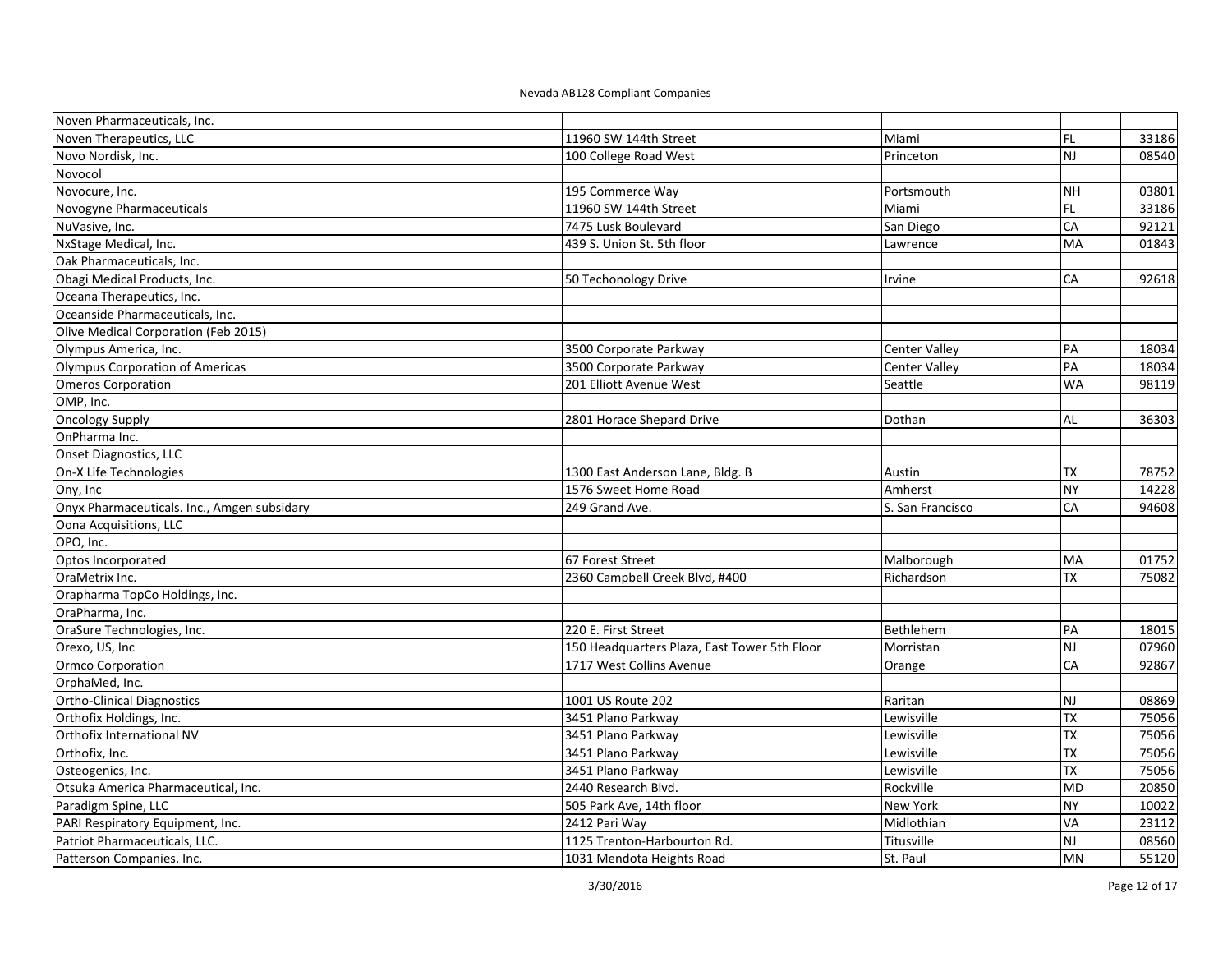| Patterson Dental Supply, Inc.                               | 6555 Tenaya Way, #100                         | Las Vegas      | <b>NV</b> | 89113 |
|-------------------------------------------------------------|-----------------------------------------------|----------------|-----------|-------|
| Patterson Dental Supply, Inc.                               | 1030 Winding Creek Road, Suite 150            | Roseville      | CA        | 95678 |
| Patterson Dental Supply, Inc.                               | 309 W 2880 South                              | Salt Lake City | UT        | 84115 |
| Patterson Logistics Services, Inc.                          | 925 Carolina Pines Blvd, Suite B              | Blythewood     | SC        | 29016 |
| Patterson Logistics Services, Inc.                          | 1905 Lakewood Dr.                             | Boone          | IA        | 50036 |
| Patterson Logistics Services, Inc.                          | 800 Monte Vista Drive                         | Dinuba         | CA        | 93618 |
| Patterson Logistics Services, Inc.                          | 6419 S. 228th Street, Suite 101               | Kent           | <b>WA</b> | 98032 |
| Patterson Logistics Services, Inc.                          | 7055 Cleveland Road                           | South Bend     | IN        | 46628 |
| Patterson Logistics Services, Inc.                          | 4303 Technology Drive                         | South Bend     | IN        | 46628 |
| Patterson Logistics Services, Inc.                          | 101 Wales Ave.                                | Tonawanda      | <b>NY</b> | 14150 |
| Patterson Medical Supply, Inc.                              | 500 Fillmore Ave.                             | Tonawanda      | <b>NY</b> | 14150 |
| Patterson Veterinary Supply, Inc.                           | 802 134th St. SW, Suite 100                   | Everett        | <b>WA</b> | 98204 |
| Patterson Veterinary Supply, Inc.                           | 3604 Kimball Drive                            | Kansas City    | <b>MO</b> | 64161 |
| Patterson Veterinary Supply, Inc.                           | 23048 N 15th Ave.                             | Phoenix        | AZ        | 85027 |
| PD-Rx Pharmaceuticals, Inc.                                 | 727 North Ann Arbor                           | Oklahoma City  | OK        | 73127 |
| Pedinol Pharmacal, Inc.                                     |                                               |                |           |       |
| Penumbra, Inc.                                              | 1351 Harbor Bay Parkway                       | Alameda        | CA        | 94502 |
| Pernix Therapeutics Holdings, Inc.                          | 10 N. Park Place, Suite 201                   | Morritown      | <b>NJ</b> | 07960 |
| Pernix Therapeutics, LLC                                    |                                               |                |           |       |
| <b>Pfizer Consumer Healthcare</b>                           | 5 Geralda Farms                               | Madison        | <b>NJ</b> | 07940 |
| Pfizer, Inc.                                                | 235 East 42nd Street                          | New York       | <b>NY</b> | 10017 |
| Pharmaceutical Credit Company, LLC                          | 130 Seaboard Lane, Suite A-6                  | Franklin       | <b>TN</b> | 37067 |
| Pharmaceutical Credit Company, LLC                          | 177 Lott Court                                | West Columbia  | SC        | 29169 |
| Pharmacyclics, Inc.                                         | 995 East Arques Avenue                        | Sunnyvale      | CA        | 94085 |
| PharmIngen                                                  |                                               |                |           |       |
| Philips Healthcare, Division of Philips North America Corp. | 3000 Minuteman Road                           | Andover        | MA        | 01810 |
| Pinnacle Biologics, Inc.                                    | 2801 Lakeside Dr.                             | Bannockburn    | IL.       | 60015 |
| Precise Dental Products, Ltd.                               |                                               |                |           |       |
| Precision Dermatology, Inc.                                 |                                               |                |           |       |
| Precision MD, LLC                                           |                                               |                |           |       |
| Prestium Pharma                                             |                                               |                |           |       |
| Prestwick Pharmaceuticals, Inc.                             |                                               |                |           |       |
| Princeton Pharma Holdings, LLC                              |                                               |                |           |       |
| Private Formula Corp.                                       |                                               |                |           |       |
| Proctor & Gamble Company                                    |                                               |                |           |       |
| Proctor & Gamble Distributing, LLC                          | One Proctor & Gamble Plaza                    | Cincinnati     | OH        | 45202 |
| Professional Hospital Supply (1-30-14 through 4-30-14)      |                                               |                |           |       |
| Progyny, Inc. (formerly Auxogyn, Inc.)                      | 1490 O'Brien Drive, Suite A                   | Menlo Park     | CA        | 94025 |
| Prometheus Laboratories, Inc.                               |                                               |                |           |       |
| Prometheus Laboratories, Inc.                               | 9410 Carroll Park Drive                       | San Diego      | CA        | 92121 |
| Promius Pharma, LLC                                         | 200 Somerset Corp. Blvd., Bldg. II, 7th floor | Bridgewater    | <b>NJ</b> | 08807 |
| Proskin LLC                                                 |                                               |                |           |       |
| PSS World Medical, Inc.                                     | 4345 Southpoint Blvd.                         | Jacksonville   | FL        | 32250 |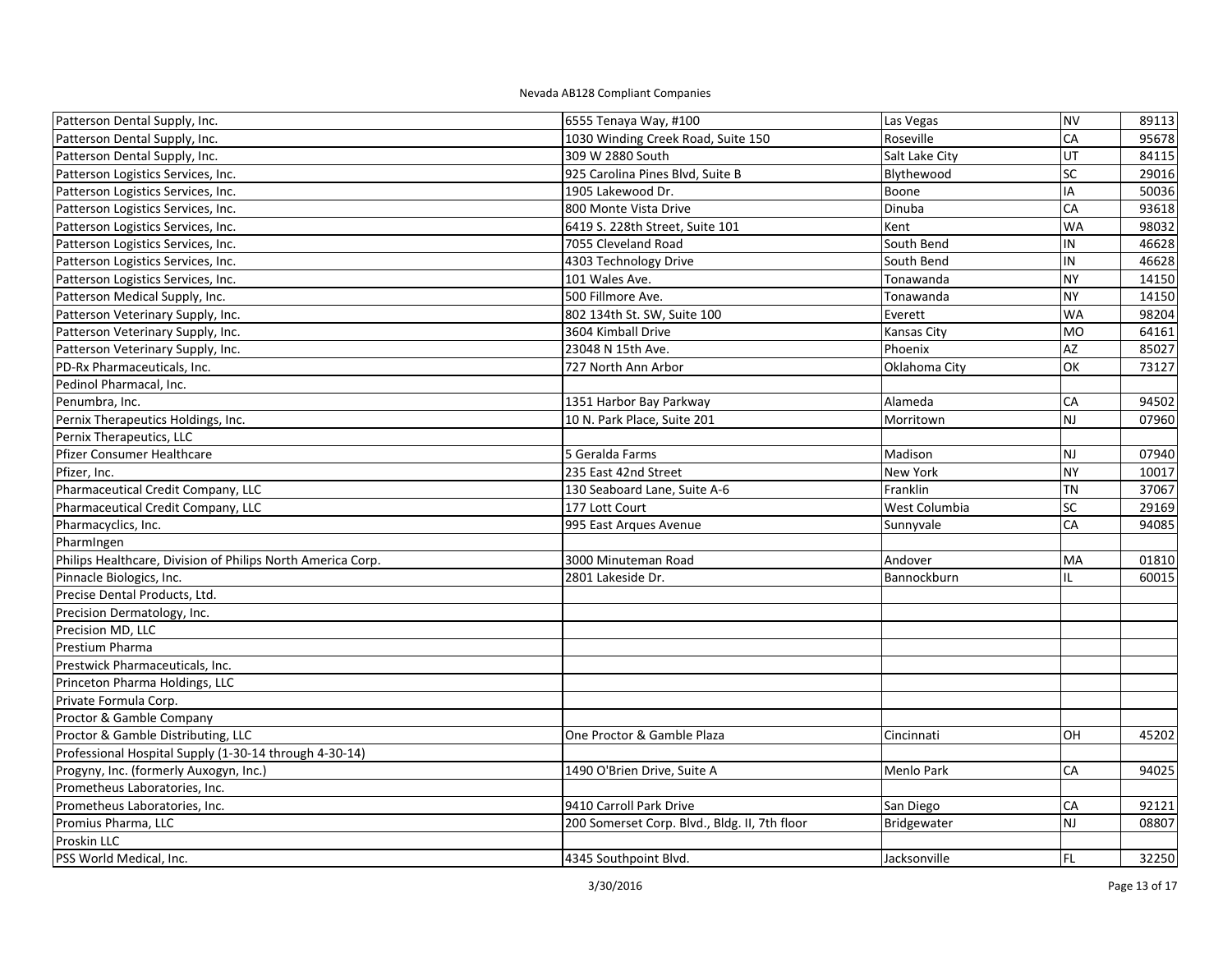| Puracap Pharmaceuticals, LLC                  | 1001 Durham Ave, Suite 300             | S. Plainfield  | $\overline{z}$ | 07080 |
|-----------------------------------------------|----------------------------------------|----------------|----------------|-------|
| Purdue Pharma LP (Rx)                         | One Stamford Forum / 201 Tresser Blvd. | Stamford       | <b>CT</b>      | 06901 |
| Purdue Products LP (OTC)                      | One Stamford Forum / 201 Tresser Blvd. | Stamford       | <b>CT</b>      | 06901 |
| QK Healthcare, Inc.                           | 35 Sawgrass Drive                      | Bellport       | <b>NY</b>      | 11713 |
| <b>Qualitest Pharmaceuticals</b>              | 130 Vintage Lane                       | Huntsville     | LA             | 35811 |
| Quantum Medical Imaging, LLC                  | 2022 Orville Drive North               | Ronkonkoma     | <b>NY</b>      | 11779 |
| <b>Questcor Pharmaceuticals</b>               | 26118 Research Road                    | Hayward        | CA             | 94545 |
| Rapid Diagnostics, Inc.                       |                                        |                |                |       |
| Raptor Pharmaceuticals, Inc.                  | 5 Hamilton Landing, Suite 150          | Novato         | CA             | 94949 |
| Reckitt Benckiser Pharmaceuticals, Inc        | 10710 Midlothian Turnpike, Suite 430   | Richmond       | VA             | 23235 |
| Recordati Rare Diseases, Inc.                 | 100 Corporate Drive                    | Lebanon        | <b>NJ</b>      | 08833 |
| Regeneron Pharmaceuticals, Inc.               | 777 Old Saw Mill River Rd.             | Tarrytown      | <b>NY</b>      | 10591 |
| Reliant Medical Lasers, Inc.                  |                                        |                |                |       |
| Reliant Technologies, LLC                     |                                        |                |                |       |
| Rempex Pharmaceuticals, Inc.                  | 11534 Sorrento Valley Way              | San Diego      | CA             | 92121 |
| Renaissance Pharma                            | 411 S. State St., Suite E-100          | Newton         | PA             | 18940 |
| Renaud Skin Care Laboratories, Inc.           |                                        |                |                |       |
| Respiratory Technologies, Inc. dba RespirTech | 2896 Centre Pointe Drive               | St. Paul       | <b>MN</b>      | 55113 |
| Rhythmia Medical, Inc.                        |                                        |                |                |       |
| Richie Pharmacal Co.                          | 119 State Street                       | Glasgow        | <b>KY</b>      | 42141 |
| Roche Diabetes Care                           |                                        |                |                |       |
| Roche Diagnostics Corporation                 | 9115 Hague Road                        | Indianapolis   | IN             | 46250 |
| Roche Diagnostics Operations, Inc.            |                                        |                |                |       |
| <b>Roche Health Solutions</b>                 |                                        |                |                |       |
| Roche Molecular Systems, Inc.                 | 4300 Hacienda Drive                    | Pleasanton     | CA             | 94588 |
| Roche Nimblegen, Inc.                         | 500 S. Rosa Rd.                        | Madison        | WI             | 53719 |
| Rochester Medical Corportation                |                                        |                |                |       |
| Rouses Point Pharmaceuticals, LLC             | 11 Commerce Drive, 1st Floor           | Cranford       | <b>NJ</b>      | 07016 |
| Roxane Laboratories, Inc.                     | 1900 Arlingate Lane                    | Columbus       | OH             | 43228 |
| RTI Acquisition Corporation, Inc.             |                                        |                |                |       |
| Saf-T-Pak, Inc.                               |                                        |                |                |       |
| Sage Products, Inc.                           | 3909 Three Oaks Road                   | Cary           | IL.            | 60013 |
| Salix Pharmaceuticals, Inc.                   | 8510 Colonnade Center Drive            | Raleigh        | <b>NC</b>      | 27615 |
| Salix Pharmaceuticals, Inc.                   |                                        |                |                |       |
| Sandra Medical, Inc.                          |                                        |                |                |       |
| Sanofi US                                     | 55 Corporate Drive                     | Bridgewater    | <b>NJ</b>      | 08807 |
| Sanofi US Services, Inc.                      |                                        |                |                |       |
| Sanofi-Aventis US, LLC.                       |                                        |                |                |       |
| Santarus, Inc.                                |                                        |                |                |       |
| Schwarz Pharma, Inc.                          |                                        |                |                |       |
| Seattle Genetics, Inc.                        | 21823 30th Drive SE                    | <b>Bothell</b> | <b>WA</b>      | 98021 |
| Sebela Pharmaceuticals, Inc.                  | 645 Hembree Parkway, Suite I           | Roswell        | GA             | 30076 |
| Sedline, Inc.                                 |                                        |                |                |       |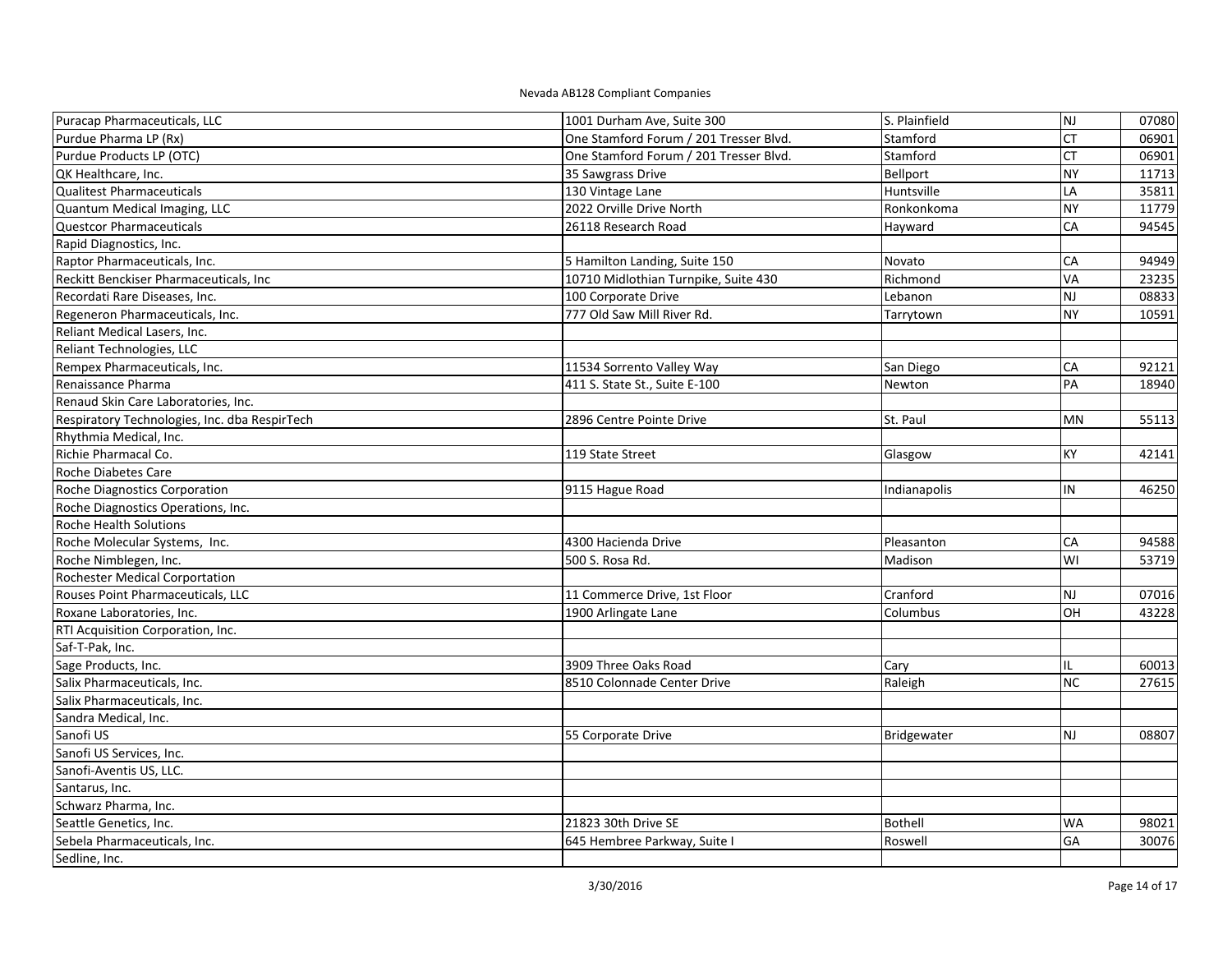| SenoRx, Inc.                                        |                                           |                     |                 |       |
|-----------------------------------------------------|-------------------------------------------|---------------------|-----------------|-------|
| Septodont                                           | 205 Granite Run Drive                     | Lancaster           | PA              | 17601 |
| Shionogi, Inc.                                      | 300 Campus Drive                          | <b>Florham Park</b> | NJ              | 07932 |
| Shire Pharmaceuticals, Inc.                         | 725 Chesterbrook Blvd.                    | Wayne               | PA              | 19087 |
| SI-BONE, Inc.                                       | 3055 Olin Avenue, Suite 2200              | San Jose            | CA              | 95128 |
| Siemens Medical Solutions USA, Inc.                 | 51 Valley Stream Parkway                  | Malvern             | PA              | 19355 |
| Sight Savers, Inc.                                  |                                           |                     |                 |       |
| Sigma-Tau Pharmaceuticals, Inc.                     | 9841 Washington Blvd., Suite 500          | Gaithersburg        | MD              | 20878 |
| Silvergate Pharmaceuticals, Inc.                    | 6251 Greenwood Plaza Blvd, Suite 101      | Greenwood           | CO              | 80111 |
| Sirona Dental, Inc., USA                            | 4835 Sirona Drive, Suite 100              | Charlotte           | $\overline{NC}$ | 28273 |
| Smith & Nephew Inc                                  | 4721 Emperor Boulevard, Suite 100         | Durham              | <b>NC</b>       | 27703 |
| Smith Medical Partners, LLC                         | 950 Lively Blvd.                          | <b>Wood Dale</b>    | IL.             | 60191 |
| Smiths Medical ASD, Inc.                            | 6250 Shier Rings Road                     | Dublin              | OH              | 43016 |
| Smiths Medical ASD, Inc.                            | 5700 West 23rd Avenue                     | Gary                | IN              | 46406 |
| Smiths Medical ASD, Inc.                            | 10 Bowman Drive                           | Keene               | <b>NH</b>       | 03431 |
| Smiths Medical ASD, Inc.                            | 25 Production Avenue                      | Keene               | <b>NH</b>       | 03431 |
| Smiths Medical ASD, Inc.                            | 3350 Granada Avenue N., Suite 100         | Oakdale             | MN              | 55042 |
| Smiths Medical ASD, Inc.                            | 9124 Polk Lane, Suite 101                 | Olive Branch        | <b>MS</b>       | 38671 |
| Smiths Medical ASD, Inc.                            | 160 Weymouth Street                       | Rockland            | MA              | 02370 |
| Smiths Medical ASD, Inc.                            | 201 West Queen Street                     | Southington         | CT              | 06489 |
| Smiths Medical ASD, Inc.                            | 1265 Grey Fox Road                        | St. Paul            | MN              | 55112 |
| Smiths Medical ASD, Inc. dba Cardio-Pulmonary, Inc. | 330 Corporate Woods Parkway               | <b>Vernon Hills</b> | IL.             | 60061 |
| Sobi, Inc.                                          | 890 Winter Street                         | Waltham             | MA              | 02451 |
| Solstice Neurosciences, LLC                         | 4010 Dupont Circle, Suite L-07            | Louisville          | KΥ              | 40207 |
| Solta Medical International, Inc.                   |                                           |                     |                 |       |
| Solta Medical, Inc.                                 |                                           |                     |                 |       |
| Sound Surgical Technologies, LLC                    |                                           |                     |                 |       |
| Southern Anesthesia and Surgical, Inc.              | 1155 South Rock Blvd, Suite 460           | Reno                | NV              | 89502 |
| Southern Anesthesia and Surgical, Inc.              | One Southern Ct.                          | West Columbia       | $\overline{sc}$ | 29169 |
| Southern Anesthesia and Surgical, Inc.              | 1505 E. Weber Drive, Suite 103            | Tempe               | AZ              | 85281 |
| Spectrum Pharmaceuticals, Inc.                      | 11500 S. Eastern Ave, Suite 240           | Henderson           | <b>NV</b>       | 89052 |
| Spiration, Inc., dba Olympus Respiratory America    | 6675 185th Avenue N.E.                    | Redmond             | <b>WA</b>       | 98052 |
| SPL South American One LLC                          |                                           |                     |                 |       |
| SPO2.com, Inc.                                      |                                           |                     |                 |       |
| Spring BioScience Corporation                       |                                           |                     |                 |       |
| SPS Medical Supply Corp.                            |                                           |                     |                 |       |
| St. Jude Medical S.C., Inc.                         |                                           |                     |                 |       |
| St. Jude Medical, Inc.                              | 6300 Bee Cave Road, Building 2, Suite 100 | Austin              | TX              | 78746 |
| <b>STAAR Surgical Company</b>                       | 1911 Walker Avenue                        | Monrovia            | CA              | 91016 |
| Sterilmed, Inc.                                     | 5010 Chesire Parkway, Suite 2             | Maple Grove         | MN              | 55446 |
| Sunovion Pharmaceuticals, Inc.                      | 84 Waterford Drive                        | Marlborough         | MA              | 01752 |
| Surgiquest, Inc.                                    | 333 Quarry Drive                          | Milford             | СT              | 06904 |
| SweetSpot Diabetes Care                             |                                           |                     |                 |       |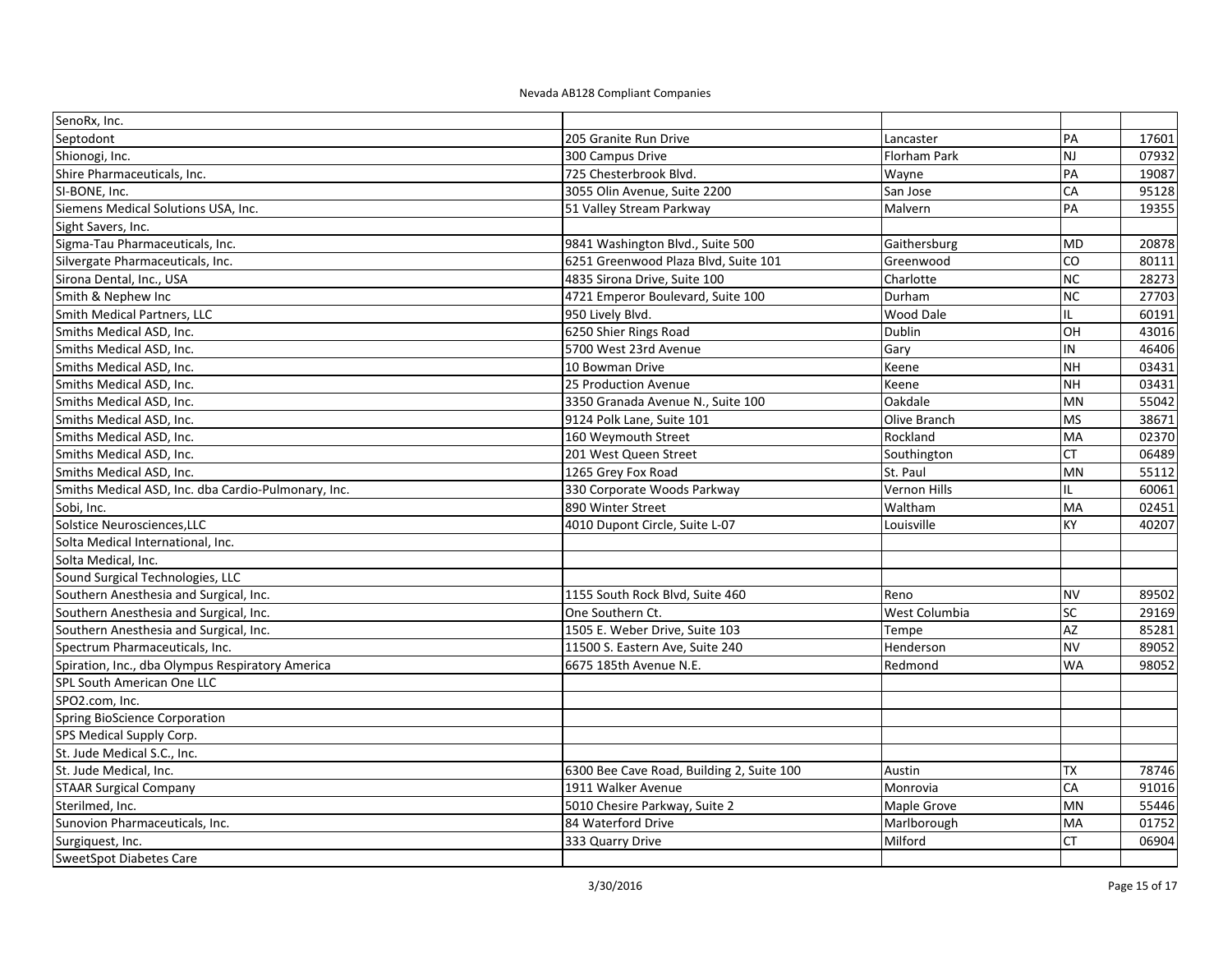| Tactile Systems Technology, Inc.            | 1331 Tyler St NE Suite 200           | Minneapolis             | mn                      | 55413   |
|---------------------------------------------|--------------------------------------|-------------------------|-------------------------|---------|
| Takeda Pharmaceuticals America, Inc.        |                                      |                         |                         |         |
| Takeda Pharmaceuticals USA. Inc.            | One Takeda Parkway                   | Deerfield               | IL                      | 60015   |
| Talon Therapeutics, Inc.                    |                                      |                         |                         |         |
| Tandem Diabetes Care, Inc.                  | 11045 Roselle Streetg                | San Diego               | CA                      | 92121   |
| <b>Target Therapeutics</b>                  |                                      |                         |                         |         |
| Technolas Perfect Vision, Inc.              |                                      |                         |                         |         |
| TEI Biosciences, Inc.                       |                                      |                         |                         |         |
| Terumo BCT, Inc.                            | 10811 West Collins Ave.              | Lakewood                | CO                      | 80215   |
| Terumo Cardiovascular Systems Corporation   | 6200 Jackson Road                    | Ann Arbor               | MI                      | 48103   |
| Terumo Holdings, Inc.                       | 2101 Cottontail Lane                 | Somerset                | <b>NJ</b>               | 08873   |
| <b>Terumo Medical Corporation</b>           | 2101 Cottontail Lane                 | Somerset                | <b>NJ</b>               | 08873   |
| Tesaro, Inc.                                | 1000 Winter St. #3300                | Waltham                 | <b>MA</b>               | 02451   |
| Teva Phamaceuticals, Inc.                   | 41 Moores Road                       | Frazer                  | PA                      | 19355   |
| The Medicines Company                       | 8 Sylvan Way                         | Parsippany              | <b>NJ</b>               | 07054   |
| The Spectranetics Corporation               | 9965 Federal Dr.                     | <b>Colorado Springs</b> | CO                      | 80921   |
| TheraCom, LLC                               | 5360 Capital Court, Suite 102        | Reno                    | <b>NV</b>               | 89502   |
| TheraCom, LLC                               | 1195 Trademark Dr, 102A              | Reno                    | <b>NV</b>               | 89521   |
| TheraCom, LLC                               | 9717 Key West Avenue                 | Rockville               | <b>MD</b>               | 20850   |
| Therakos, Inc USA                           | 1001 US Route 202                    | Raritan                 | $\overline{\mathsf{M}}$ | 08869   |
| Theratechnologies, Inc.                     | 2015 Peel Street, 5th Floor          | Montreal, Quebec        | Canada                  | H3A IT8 |
| Tinea Pharmaecuticals, Inc.                 |                                      |                         |                         |         |
| Tissue Regenix Wound Care, Inc.             | 2611 North Loop 1604 West, Suite 201 | San Antonio             | <b>TX</b>               | 78258   |
| Top Rx, Inc.                                | 2950 Brother Blvd.                   | Bartlett                | <b>TN</b>               | 38133   |
| Torax Medical, Inc.                         | 4188 Lexington Avenue North          | ShoreView               | <b>MN</b>               | 55126   |
| TP Cream Sub, LLC                           |                                      |                         |                         |         |
| TP Lotion Sub, LLC                          |                                      |                         |                         |         |
| TriPath Imaging. Inc.                       |                                      |                         |                         |         |
| TriPath Oncology, Inc.                      |                                      |                         |                         |         |
| Trumpf Medical Systems, Inc.                |                                      |                         |                         |         |
| <b>UCB Bio-Science</b>                      |                                      |                         |                         |         |
| <b>UCB Pharma</b>                           |                                      |                         |                         |         |
| UCB, Inc.                                   | 1950 Lake Park Drive                 | Smyra                   | <b>GA</b>               | 30080   |
| Ucyclyd Pharma, Inc.                        |                                      |                         |                         |         |
| Ulthera, Inc., MerzDevice Innovation Center | 1840 South Stapley Dr, Ste. 200      | Mesa                    | AZ                      | 85204   |
| Upsher-Smith Laboratories, Inc.             | 6701 Evenstad Drive                  | Maple Grove             | <b>MN</b>               | 55369   |
| US ARKRAY, INC                              |                                      |                         |                         |         |
| US WorldMeds, LLC                           | 4010 Dupont Circle, Suite L-07       | Louisville              | <b>KY</b>               | 40207   |
| Valeant Biomedicals, Inc.                   |                                      |                         |                         |         |
| Valeant Pharmaceuticals International       |                                      |                         |                         |         |
| Valeant Pharmaceuticals NA                  | 400 Somerset Corporate Blvd          | Bridgewater             | <b>NJ</b>               | 08807   |
| Valeant Pharmacueticals North America LLC   |                                      |                         |                         |         |
| Valley Wholesale Drug Co., Inc.             | 1401 W. Fremont Street               | Stockton                | CA                      | 95203   |